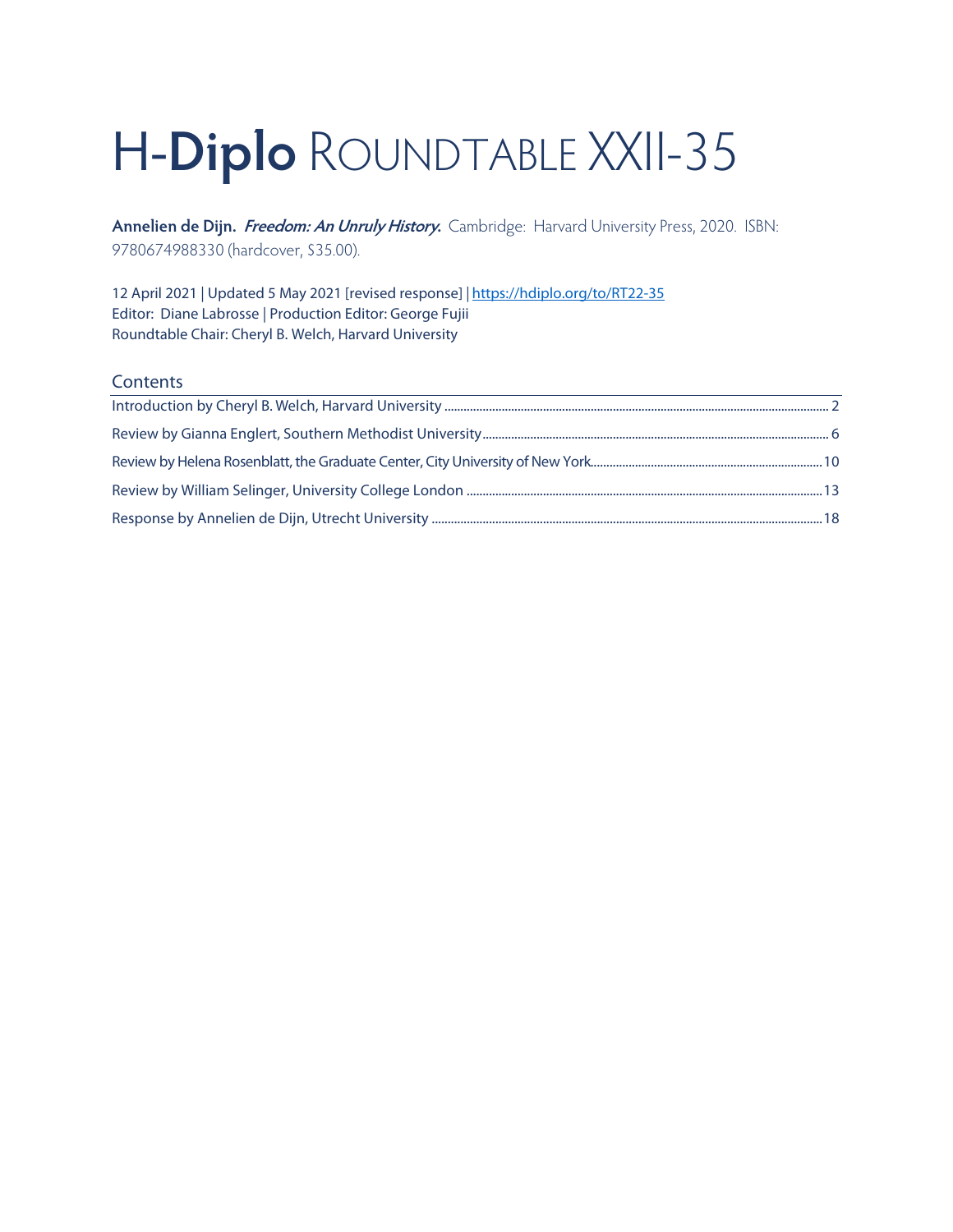# Introduction by Cheryl B. Welch, Harvard University

<span id="page-1-0"></span>Annelien de Dijn's publications are challenging, but not because they are inaccessible or ambiguous. Indeed, her work combines an historian's attention to complex sources with stylistic lucidity in a way that seems effortless but is quite unusual in academic writing. De Dijn's work challenges in a different sense. It boldly rearranges readers' preconceptions, jolting them into a different way of viewing familiar matters.<sup>[1](#page-1-1)</sup> Thus her writing has a virtue that is all too rare: helping readers to clarify and articulate their disagreements with her, and thus their own views of the matter. Her important new book could not have a more ambitious canvas—the western idea of freedom from the Greeks to the present. It is to be welcomed, as the insightful reviewers in this roundtable note, for providing not just an impressive array of historical materials, but a provocative narrative that stimulates readers to review and rethink—and sometimes to refute.

De Dijn argues that alarmed reactions to the French Revolution precipitated a rupture with, and displacement of, a 2000 year consensus on the meaning of freedom that had been forged by the ancient Greeks and Romans, revived in the Renaissance, and adopted and adapted by those who made the Atlantic revolutions at the end of the eighteenth century. That idea was that liberty meant control over the way in which one was governed; it was thus a *democratic* conception of liberty. In contrast, the post-revolutionary period allegedly saw the birth of a new and opposite understanding. Liberty came to mean the enjoyment of private independence and personal rights against the collective power of government, and especially of democratic government. Influential but never wholly persuasive in the long nineteenth century, the modern view of freedom, according to de Dijn, triumphed during the struggles of the Cold War and remains dominant today. A form of elitist liberalism, with an individualistic view of freedom that is all too compatible with hegemonic capitalism, this view was contested by "radicals, socialists, populists and progressives," but their voices were "drowned out" by a tsunami of thinkers who equated liberty with minimal, rather than popular, government (5).

De Dijn's book is likely to provoke widespread discussion because her historical argument intersects with two contemporary intellectual trends, both internally messy, that cast doubt on the assumption that liberal democracy is the normative *terminus ad quem* of western history. After a period in which the hybrids "liberal democracy" and "democratic liberalism" appeared to almost everyone as the happy downstream destination of a difficult twentieth-century political history, this allegedly fortuitous union is now beset by critics on all sides. Democrats and liberals are both on the hunt for independent genealogies.

Some proponents of democracy insist that it is a deeply engrained pattern of thought and emotion with its own powerful force field. They are skeptical of efforts to portray the discourse of liberal democracy with its emphasis on "individual human rights" as the precious legacy of several centuries of progressive striving. This form of liberal triumphalism, it is argued, obscures the possibilities for radical reform in our own era and distorts our historical judgments of past radical and democratic movements. Moreover, such movements, when viewed retrospectively through a Cold War lens, have often been interpreted as forerunners to totalitarianism and as "problems" for liberalism rather than as political efforts at emancipation that need to be understood on their own terms.[2](#page-1-2) De Dijn's account in *Freedom: An Unruly History* lends support to those who wish to validate a democratic tradition that is theoretically separate from liberalism. If a distinctively

<span id="page-1-1"></span><sup>&</sup>lt;sup>1</sup> See Annelien de Dijn, *French Political Thought from Montesquieu to Tocqueville: Liberty in a Levelled Society* (Cambridge: Cambridge University Press, 2008), which confronts the assumption that French liberalism was an ideology primarily generated and welcomed by middle class elites. See also her wide-ranging and sharply observed article disputing the dominant understanding of Montesquieu: De Dijn, "Was Montesquieu a Liberal Republican," *The Review of Politics* 76 (2014): 21-41.

<span id="page-1-2"></span><sup>2</sup> See the influential work of Samuel Moyn, both popular and scholarly: among other titles, *T*[he Last Utopia: Human Rights in](http://www.amazon.com/Last-Utopia-Human-Rights-History/dp/0674064348)  [History](http://www.amazon.com/Last-Utopia-Human-Rights-History/dp/0674064348) (Cambridge: Harvard University Press, 2010) and *[Not Enough: Human Rights in an Unequal World](https://www.amazon.com/gp/product/0674737563)* (Cambridge: Harvard University Press, 2018). This democratic vein is noticeable among many younger scholars. See, for example, Kevin Duong, *The Virtues of Violence: Democracy against Disintegration in Modern France* (New York: Oxford University Press, 2020).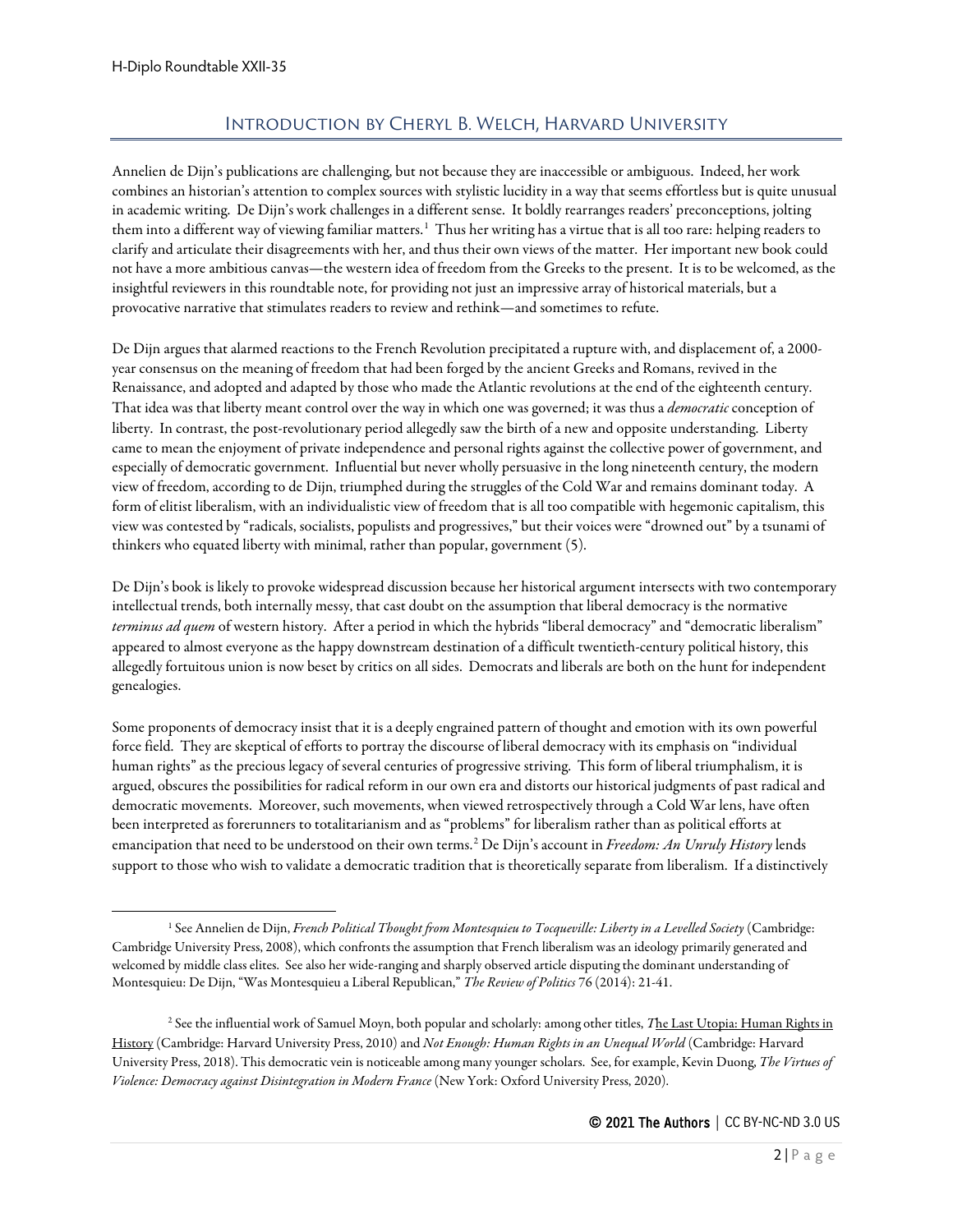democratic form of freedom can be shown to have both ancient roots and an endangered modern legacy, liberalism becomes the upstart, bereft of insight into the rich history of collective striving for liberty.

On the other hand, the political ascendance of what de Dijn calls modern liberalism, both in its libertarian free-market form and in its more state-friendly varieties, has been accompanied by an enormous interest among political theorists and intellectual historians in specifically liberal genealogies. Such accounts aim to reconstruct the tradition—or traditions—of liberalism, before and after its marriage to democracy. These efforts sometimes take the form of attempts to identify the sources of "classical" liberalism, either to praise it or to bury it. $^3$  $^3$  They can also take the form of more purely historical efforts to untangle the contingent clashes, reconciliations, and mergers between liberal and democratic ideas. The reviewers in this roundtable fall into the latter category. Their own work illuminates the complicated historical encounters between liberalism and democracy, especially in the post-Revolutionary period.<sup>[4](#page-2-1)</sup> All admire the book's daring narrative sweep, but they raise a number of concerns about contrary or complicating evidence that de Dijn may too quickly brush aside in her reconstruction of the history of freedom. To adopt Gianna Englert's phrase, they "wish for more 'unruliness' in its story."

The disagreements, which are illuminated by de Dijn's thoughtful and engaged response to her critics, hinge on the allegedly sharp dichotomy between an old notion of democratic freedom and a new conception of liberal freedom. The figures that de Dijn puts in the former category, as she sometimes admits, in fact had a place for private independence and rights. Helena Rosenblatt and William Selinger argue that de Dijn's admission that the Greeks valorized personal security and independence, and saw self-government as its guarantee, muddies her own thesis. Rosenblatt and Englert question her attempt to claim Locke for the democratic conception of freedom. Moreover, those claimed for a democratic conception of freedom were sometimes opposed to popular rule and favored notions of balance against the mob. De Dijn and her reviewers differ over whether "freedom" for a figure like Cicero was one of the elements to be balanced in a constitutional regime or was thought to result from the proper balance of elements. On the other hand, the nineteenth-century figures that she counts among the unambiguous proponents of modern liberty, including Benjamin Constant himself, from whom she appropriates the distinction between ancient and modern, were not as intrinsically hostile to democracy as she asserts. All the reviewers, though for different reasons, dispute the claim that Constant's was an essentially "private" or "civil" view of freedom.<sup>[5](#page-2-2)</sup>

Finally, de Dijn could have included more figures who blur the bright line between freedom as "self-rule" and freedom as "guarantees against misrule." As the reviewers point out, she does not examine in detail either the natural rights tradition or the long history of constitutionalism. On the former, Rosenblatt, for example, recalls the pervasive influence of the natural rights tradition (in particular the works of Samuel von Pufendorf, Jean Barbeyrac, and Jean-Jacques Burlamaqui) in spreading a view of freedom as obedience to law rather than as popular self-rule. On the latter, Englert notes that the

<span id="page-2-1"></span><sup>4</sup> Most recently, Gianna Englert, *Democracy Deferred: French Liberalism and The Politics of Suffrage* (forthcoming); Helena Rosenblatt, *The Lost History of Liberalism: from Ancient Rome to the Twenty-first Century*. (Princeton: Princeton University Press, 2018); William Selinger, *Parliamentarism: From Burke to Weber* (Cambridge: Cambridge University Press, 2019).

<span id="page-2-2"></span><sup>5</sup> For Englert's and Selinger's views of Constant, see their comments below. For Rosenblatt's position on the sources of "public liberty" in Constant, see her "Why Constant? A Critical View of the Constant Revival, *Modern Intellectual History* 1:3 (2004): 439-453, and *Liberal Values: Benjamin Constant and the Politics of Religion* (Cambridge: Cambridge University Press, 2008).

<span id="page-2-0"></span><sup>3</sup> Among the praisers are public intellectuals like William Kristol, as well as many scholars associated with the Institute of Humane Studies [\(https://theihs.org/\)](https://theihs.org/) or the Liberty Fund. For the Liberty Fund's useful "online library of liberty," see here [https://oll.libertyfund.org/.](https://oll.libertyfund.org/) Among the buriers, see Patrick Deneen, *Why Liberalism Failed* (New Haven: Yale University Press, 2018) and Adrian Vermeule, "Beyond Originalism," *The Atlantic* (31 March 2020);

[https://www.theatlantic.com/ideas/archive/2020/03/common-good-constitutionalism/609037/,](https://www.theatlantic.com/ideas/archive/2020/03/common-good-constitutionalism/609037/) and "A Christian Strategy," *First Things* (November 2017)[; https://www.firstthings.com/article/2017/11/a-christian-strategy.](https://www.firstthings.com/article/2017/11/a-christian-strategy) William Selinger shrewdly notes in his comments below that in some ways de Dijn's account echoes Deneen's reconstruction of modern liberalism, but from the left rather than from the religious right.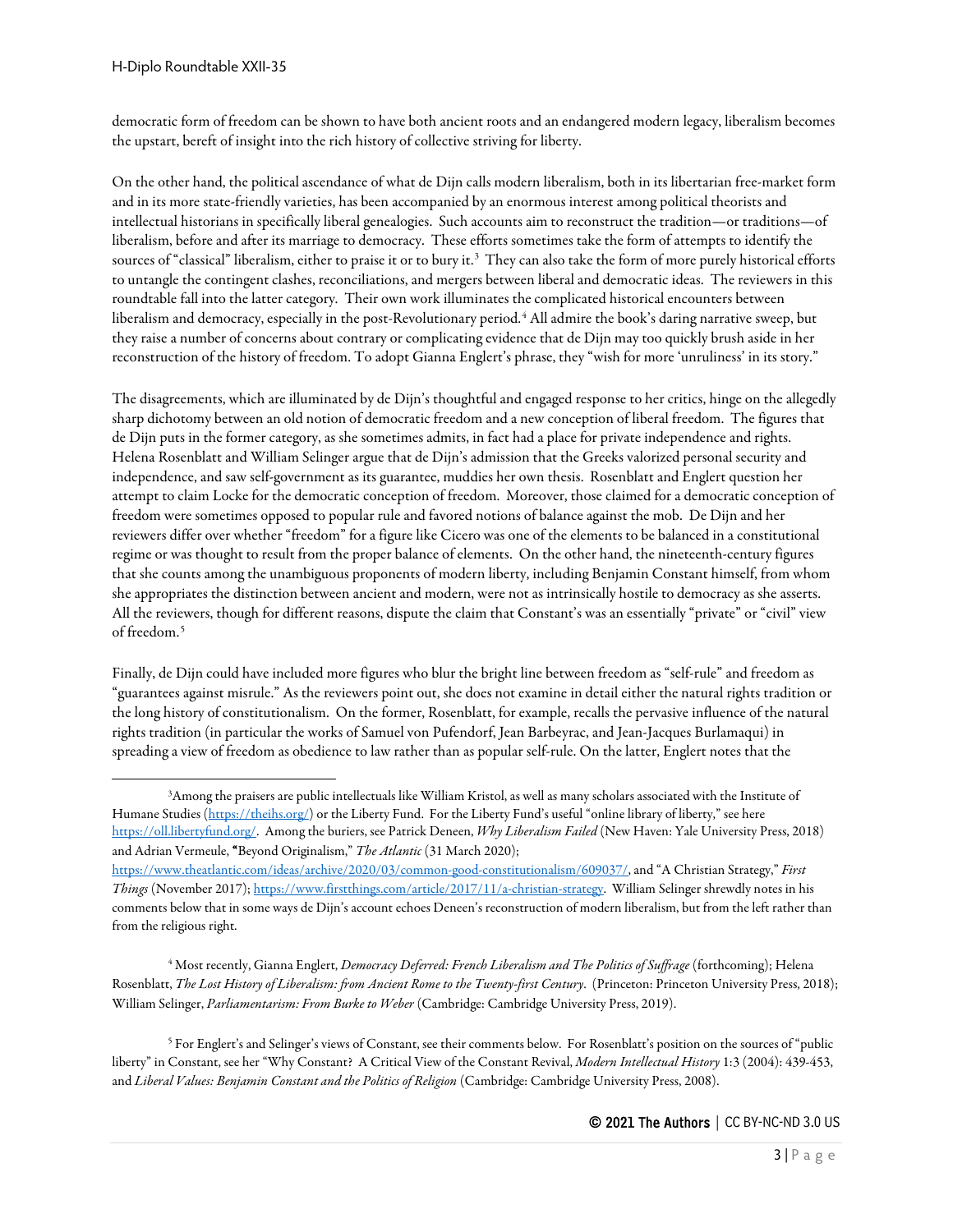"constitutional tradition. . . straddles de Dijn's two distinct models of freedom" and Selinger argues that "sheltering elites through written constitutions. . .[has] played a preponderant role throughout the Western tradition." Both are puzzled about why the constitutionalism of the American founders illustrates a democratic conception of freedom when so many of them explicitly attempted to curb democracy through constitutional mechanisms. Finally, Selinger wonders why the constitutionalism of the founders is labelled as inspired by democratic freedom, while later admirers of the U.S. constitution like Edouard de Laboulaye and Henry Maine are categorized as anti-democrats. To these one might add the rich legacy of medieval thought about constraints on political power. In its move from Rome to the Renaissance, *Freedom* leapfrogs over the Middle Ages. It seems, then, that post-Revolutionary liberals had many sources—moral, legal, and political—on which to draw in creating theories of representative government that validated a notion of freedom yet repudiated rule by the people. Therefore, de Dijn may overstate their dependence on a novel theory of civil freedom allegedly invented by counterrevolutionaries, adopted by liberals, and then launched into the nineteenth and twentieth centuries.

Finally, it is worth pondering what follows from de Dijn's conclusion that hostility to democracy is an intrinsic element in modern liberalism, and that many self-described liberals' own assertions that their first-order hostility was (and is) not to popular agency, but rather to tyranny or despotism, amount to no more than smoke and mirrors. She ends her book with the hope that piercing this smokescreen in order to reveal the skewed vision and tainted roots of modern liberty may inspire contemporary actors to remember a different saga of freedom: the irrepressible collective longing of the demos, shunted aside again and again by elites and markets, to reclaim control over their lives. In a time of growing inequality and manifest injustice, this admonition that the invocation of modern liberty often "empowers privileged elites" is salutary.<sup>[6](#page-3-0)</sup> One might question, however, whether de Dijn's references to a submerged democratic project understate the unruliness *within* the democratic view of freedom. Those who agree that freedom means self-rule by the people may disagree profoundly on the characteristics of a people or on what constitutes membership in a people, thus empowering their own privileged elites. Moreover, the rich and complicated history she relates can inspire different fears and hopes. We live in a world in which the practices of mass democracy have long favored the power of executives over assemblies. The rise of authoritarian populists has revived old fears of democratic Caesarism, i.e., fears of demagogic figures who claim a mandate from the people's will but willfully manipulate that mandate in their own interests. At the same time, the guardrails of liberal proceduralism and the norms of constitutional restraint that many assumed were permanently embedded in modern democratic regimes have been weakened or broken. If de Dijn's portrayal of a sharp conceptual gulf between liberal and democratic views of freedom is true, then we likely face a dangerously unstable and polarized future. But if her account overstates the historical and conceptual divide, then past attempts to chart a political destiny that reconciles a sincere belief in popular rule with a commitment to constitutional limits and individual rights—roads only partially imagined and never fully traveled—are also surely worth remembering.

#### Participants:

Annelien de Dijn is a professor of political and intellectual history at Utrecht University in the Netherlands. Her book *Freedom: An Unruly History* traces the different meanings of freedom from Herodotus to the present and was awarded with the 2021 PROSE Prize in Philosophy by the American Association of Publishers. She is also the author of *French Political Thought from Montesquieu to Tocqueville*, published by Cambridge University Press in 2008 and translated into Chinese by Sun Yat-sen University Press in 2018.

Cheryl Welch is retired Senior Lecturer in the Department of Government at Harvard University. She is the author of *Liberty and Utility: The French Idéologues and the Transformation of Liberalism* (Columbia University Press, 1984) and *De Tocqueville* (Oxford University Press, 2001), and the editor of *The Cambridge Companion to Tocqueville* (Cambridge University Press, 2006). Welch has also published numerous articles on liberalism, on nineteenth-century conceptions of social science, and on utilitarianism.

<span id="page-3-0"></span><sup>6</sup> See de Dijn's response to her reviewers.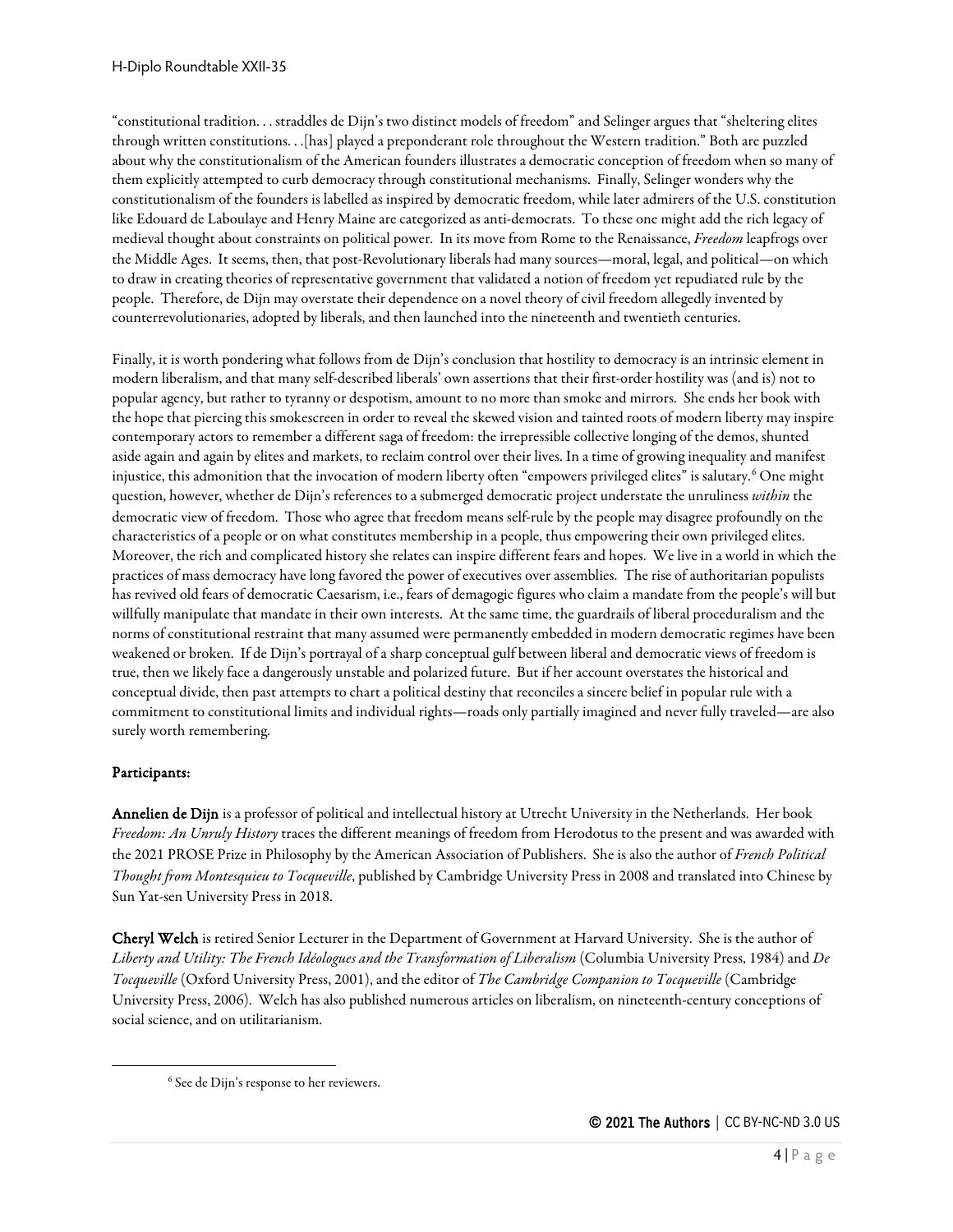Gianna Englert is Assistant Professor of Political Science at Southern Methodist University. She has research interests in the history of liberalism, particularly on issues of citizenship and the suffrage. She is currently completing a book manuscript on French liberals' responses to the progress of democracy.

Helena Rosenblatt is Professor of History, Political Science and French at the Graduate Center of the City University of New York and the author, most recently, of *A Lost History of Liberalism from Ancient Rome to the Twenty-First Century* (2018).

William Selinger teaches the history of political thought at University College London. His first book, *Parliamentarism: From Burke to Weber*, was published by Cambridge University Press in 2019.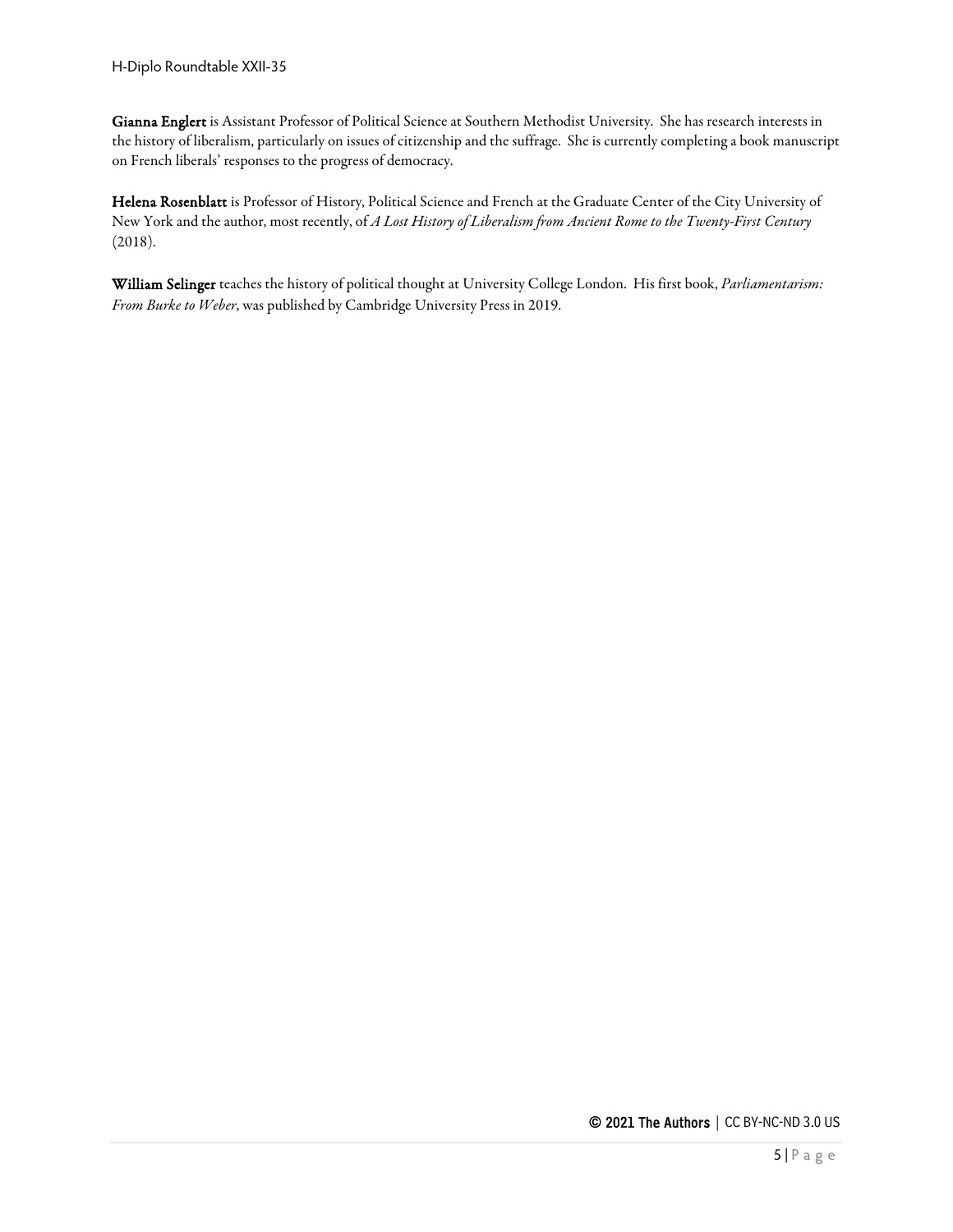## Review by Gianna Englert, Southern Methodist University

<span id="page-5-0"></span>As Americans invoke their promised freedoms – more loudly each day as we approach the November 2020 election – Annelien de Dijn argues that our version of freedom is a fairly recent invention. In her *Freedom: An Unruly History,* de Dijn maintains that current understandings of the concept mark "a deliberate and dramatic rupture" with the long tradition of defining liberty in the West (1). Contemporary freedom, she notes, is about "being left alone," undisturbed by the reach of state power – a definition I will return to later in my comments. This view of freedom receives support from related ideals like individual rights, personal autonomy, and non-interference, all of which generally go unquestioned as the foundations of a free society.

But de Dijn contends that this definition would have been unrecognizable prior to the late eighteenth century. For over 2,000 years, people associated freedom not with limited government but with democratic control. Through places as varied as ancient Sparta and Revolutionary France and from thinkers as distinct as Cicero and Benedict Spinoza, de Dijn traces a democratic approach to freedom that culminated in the Atlantic revolutions. Later efforts of continental counterrevolutionaries, American Gilded Age liberals, and free-market economists papered over the legacy of democratic freedom by supplanting popular control with private independence.

De Dijn's very engaging achievement is the latest in the vein of *long durée* word history, akin to Helena Rosenblatt's *The Lost History of Liberalism*. [7](#page-5-1) Rosenblatt's work reframed liberalism's past to challenge what the term has come to mean in the present. De Dijn's genealogy of freedom recasts liberals' contribution to the history of liberty. In her account, those who adopted the term 'liberal' to describe their politics were actually hostile to traditional ways of defining freedom. And though de Dijn's book (like Rosenblatt's) does not begin with an expressly normative purpose, we can find one in its method. By unearthing the contentious but forgotten history of a cherished political value, we might come to see its most current version as wanting (or at least contingent). In the book's final paragraph, de Dijn writes that "we would do well to remember that there is another side to the story of freedom" (345). While it is not entirely clear how 'remembering' would change present-day debates, de Dijn does suggest that political uses of freedom have strayed quite far from the word's definitional beginnings. Freedom, like liberalism, has become one of those 'weaponized' watchwords that by serving as all things to all people has sadly ceased to mean much at all (6). But the stakes of getting freedom right are high. In the height of a pandemic, we contend with defenses of personal freedom over public health and of private choice against a common good. Any hope for a productive conversation about where freedom begins and ends requires that we can agree on its meaning at all. Finding agreement is not de Dijn's stated goal, but her thesis urges us to reflect on what Western thought left behind – and might find again – in the shift away from democratic freedom.

For de Dijn, some of our confusion about the concept can be explain historically. As counterrevolutionaries co-opted freedom to resist mob rule, they consciously severed the idea from its democratic origins. To tell this story of separation, de Dijn impressively weaves the very visible canon of political thought with the actions of lesser-known but influential "cults of freedom" and sources like early modern dictionaries. She provides compelling clarity for what could have been a dizzying history spanning from Herodotus to CNN pundit Fareed Zakaria. Her approach highlights the "unruly" struggle to achieve freedom as self-rule, a "fighting concept" wielded for centuries by the relatively-weak *demos* against a powerful few (341).

Yet in the spirit of the book's subtitle, we might wish for more 'unruliness' in its story. My comments that follow are variations on that theme.

As de Dijn locates a fairly-clean break between ancient and modern freedom, her argument places democratic freedom almost exclusively on one side of the Atlantic revolutions (chapters 1-4) and finds its exemplars around every corner. This

<span id="page-5-1"></span><sup>7</sup> Helena Rosenblatt, *The Lost History of Liberalism: From Ancient Rome to the Twenty-First Century* (Princeton: Princeton University Press, 2019).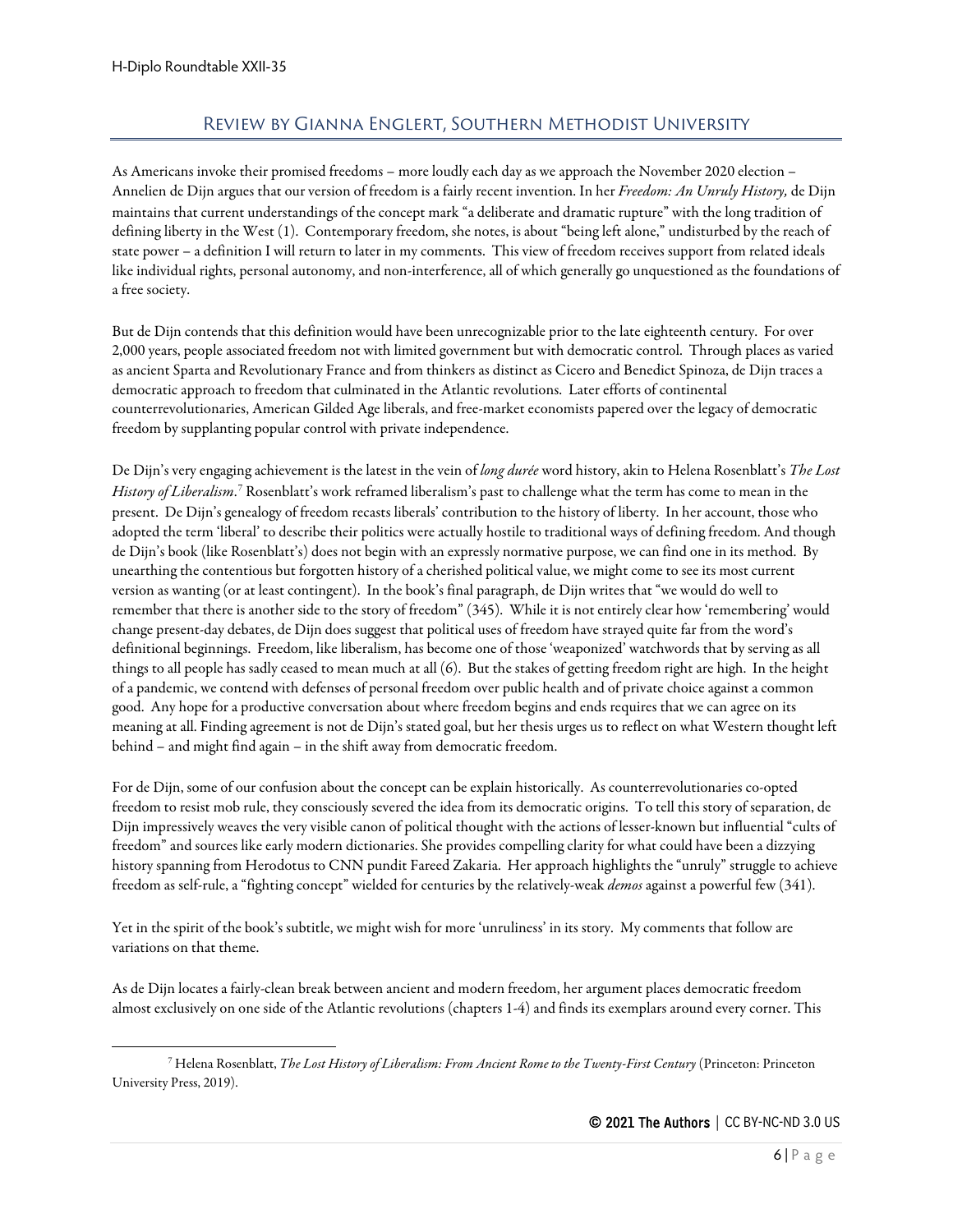approach yields bold but sometimes confusing interpretations of individual thinkers and entire traditions. For example, natural rights theorists Hugo Grotius and John Locke appear as a conservative absolutist – largely unconcerned with freedom at all – and a radical democrat respectively. (Among the natural rights thinkers, Thomas Hobbes presents a more complex case.) Dijn rightly combats the caricatured libertarian Locke, writing that civil liberty in *The Second Treatise* (1689) was "not about being able to do whatever you want without outside interference" (176). As Locke made clear, liberty is not license.<sup>[8](#page-6-0)</sup>

Still, I was surprised that de Dijn's rejection of the *laissez-faire* Locke led her to endorse a Rousseauean democratic one. She writes that "Locke's emphasis on natural liberty and natural rights was, in other words, perfectly compatible with the classical, democratic conception of freedom – or to put it differently, Locke's understanding of freedom was pretty much indistinguishable from that of Jean-Jacques Rousseau's" (217). But Lockean freedom, while tied to consent, was very different from the self-abnegation of Rousseau's general will. The Lockean commonwealth aimed at the protection of *private* property, not the avoidance of political mastery that occupied Rousseau in *The Social Contract* (1762). The title of Chapter XI of *The Second Treatise* explicitly reveals Locke's concern for "The *Extent* of Legislative Power." A free society, Locke wrote, requires that "the People may know their Duty," a clause that supports de Dijn's democratic reading, but that "the Rulers too are kept within their due bounds."[9](#page-6-1) Locke's careful definition of tyranny was similarly framed in terms of unrestrained political power, for "wherever Law ends, Tyranny begins."[10](#page-6-2) The question of "who governs" that de Dijn attributes to democratic freedom was not Locke's central question in *The Second Treatise*, which is a text dedicated more to the reach of civil power than to who is justified in bearing it.

Locke's place in the argument raises larger questions about the book's typology of freedom. Rather than a sharp "rupture" between self-rule and limited government, we can instead locate a range of definitions between the two poles of freedom. There are many definitions and expressions of freedom between the unrestricted ability to "do what you want" (217) and the participatory liberty exercised in the assembly or, in different form, by alienation to the general will. Locke's work is a case in point. As an expression of *constitutional freedom* – of a government of known rules, powers, and limits – liberty in *The Second Treatise* was neither openly anti-democratic like the later capacitarian claims of the doctrinaire liberal François Guizot, nor purely "negative" like the capitalist "free-for-all" linked to the economist Ludwig von Mises. Nor was such liberty reducible to popular control of institutions. The constitutional tradition – including Locke, founding father James Madison, and the republican theorist James Harrington, all of whom receive mention in different ways in the book – straddles de Dijn's two distinct models of freedom. Or to put my claim more boldly, constitutionalism offers *one notable alternative* to the book's distinct warring traditions of democratic and undemocratic freedom. De Dijn herself points to potential others: freedom as personal security (342), as quiet enjoyment (237), and as "a standing rule to live by" (176).

I raise this point because the terms 'constitution' and 'constitutionalism' rarely appear in the story, surprising omissions given de Dijn's expertise in eighteenth-century political thought and the figure of Baron de Montesquieu, who curiously also has no role to play in this history of freedom. Montesquieu might also complicate the book's binary of pre-revolutionary freedom and reactionary *laissez-faire*, if not as an advocate of separated powers, then as the progenitor of what de Dijn

<span id="page-6-2"></span><span id="page-6-1"></span><span id="page-6-0"></span><sup>8</sup> John Locke, *The Second Treatise of Government*, Section 22, line 9-10; [https://www.earlymoderntexts.com/assets/pdfs/locke1689a.pdf.](https://www.earlymoderntexts.com/assets/pdfs/locke1689a.pdf)

<sup>9</sup> *Second Treatise*, Section 138, line 35.

<sup>10</sup> *Second Treatise*, Section 202, line 1.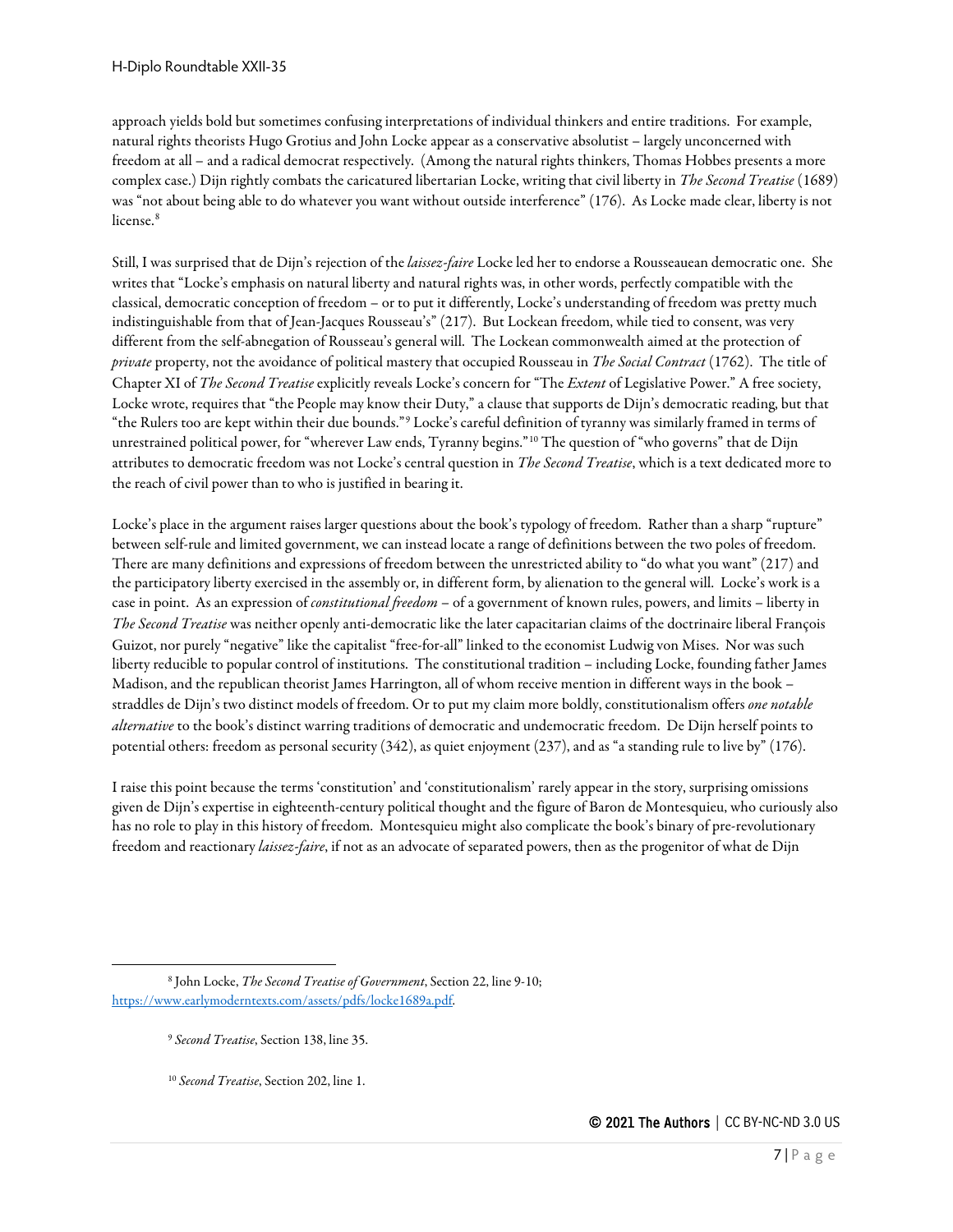elsewhere labels "aristocratic liberalism."[11](#page-7-0) His inclusion would present potential problems for the book's timeline, which locates most of the conceptual change *after* the democratic displays of the Atlantic Revolutions.

Other figures muddle the book's related distinction between freedom fighters and fearful elites. The Swiss-French liberal Benjamin Constant comes to mind. Critical of the Jacobins and their promise of political liberty, Constant nonetheless concluded his 1819 Athénée Royal lecture by calling for a dose of ancient liberty in modern times: "far from renouncing either of the two sorts of freedom which I have described to you, it is necessary, as I have shown, to learn to combine the two together."[12](#page-7-1) De Dijn is right to read this statement in the context of Constant's career, but too quick to caution that we not "make too much" of it (257). This moment, which is so often presented as a striking *volte-face* on Constant's part, was actually a consistent worry about the loss of public life that manifested across his mature writings. Even at his most "modern" in the *Commentaire sur l'ouvrage de Filangieri* (1822-24),<sup>[13](#page-7-2)</sup> Constant warned that constitutional institutions could not survive without a watchful public. His warnings became *more* vehement during the first months of the liberal July Regime, as he criticized those same officials who championed antidemocratic freedom. Constant presented a vision of the "public" beyond the narrow bourgeois ruling class, a perspective that put him at odds with Guizot.<sup>[14](#page-7-3)</sup> While he cautioned that civic participation was not the whole of liberty in the modern world, Constant did not aim to replace democratic liberty with the atomized life of non-interference. And while de Dijn is certainly right to identify a fear-motivated, liberal backlash against revolution, we should consider whether liberal attitudes toward *freedom* in this period were more nuanced and more varied than the book's picture of "modern freedom" suggests.

We can apply similar queries to the book's implied normative angle. As the two concepts of freedom drift further apart, democratic freedom becomes the standard (again, implied) for judging the term's later (ab)uses. The "fighting" freedom of self-rule rose to overturn existing power structures and the elites who tried to preserve them; modern, antidemocratic freedom grew out of anxieties about such a fight. Democratic freedom emboldened the weak; modern freedom was invented to deprive them of political voice. These are powerful contrasts. But I wonder if something about the character about modern freedom – and of freedom generally – is lost by drawing them so starkly. Consider the insights of two moderns in the book: François Guizot and John Stuart Mill. Both figures responded to the emergence of democracy. Guizot, the quintessential counterrevolutionary, feared lower-class revolt and his view of freedom aimed to restrain popular participation. But Mill's arguments about liberty were driven by the *summum malum* of majority tyranny. Mill worried that "the 'people' who exercise the power are not always the same people over whom it is exercised."[15](#page-7-4) The goal of Millean freedom was not to undermine self-rule, but to question whether democracy was truly rule by the *demos* or only by a faction – even a majority – exercising power in their name. The examples of Guizot and Mill underlie wider concerns: Was there a single dominant definition of freedom after the Atlantic Revolutions? Was it so straightforwardly antidemocratic? Can we instead identify a multiplicity of *freedoms* in this period, many in response to revolution but some more amenable to democracy than others?

<sup>13</sup> Constant, *Commentary on Filangieri's Work,* trans. Alan S. Kahan (Indianapolis: Liberty Fund, 2015)

<span id="page-7-3"></span><span id="page-7-2"></span><sup>14</sup> See Helena Rosenblatt, *Liberal Values: Benjamin Constant and the Politics of Religion* (Cambridge: Cambridge University Press, 2008), Chapter 7.

<span id="page-7-4"></span><sup>15</sup> John Stuart Mill, *On Liberty* in *The Collected Works of John Stuart Mill,* volume XVIII, ed. J.M. Robson (Toronto: University of Toronto Press, 1977), 219.

<span id="page-7-0"></span><sup>11</sup> Annelien de Dijn, *French Political Thought from Montesquieu to Tocqueville: Liberty in a Levelled Society?* (Cambridge: Cambridge University Press, 2008).

<span id="page-7-1"></span><sup>&</sup>lt;sup>12</sup> Benjamin Constant, "The Liberty of the Ancients Compared with That of the Moderns," in Biancamaria Fontana, ed., *Constant: Political Writings* (Cambridge: Cambridge University Press, 1988), 327.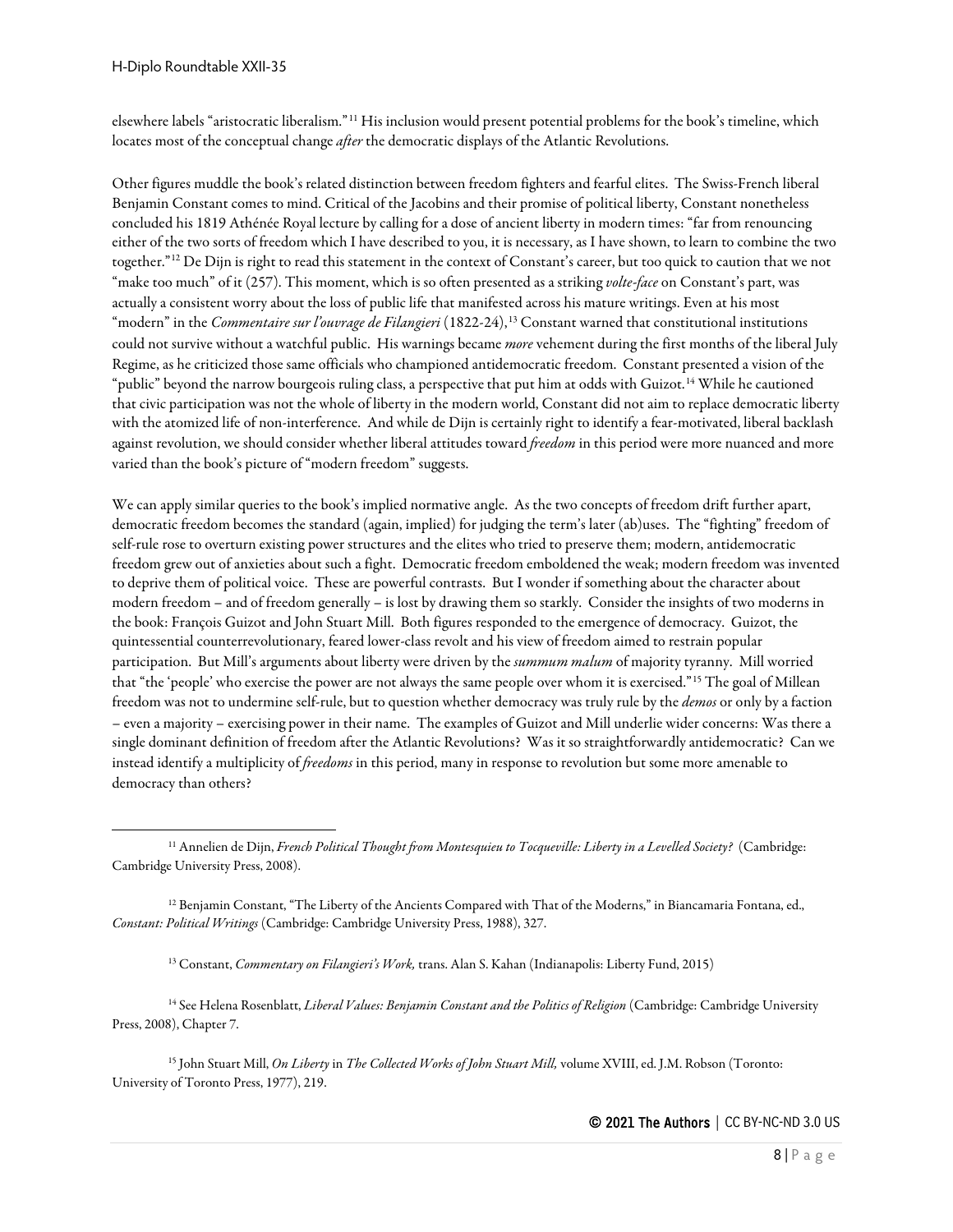Relatedly, can the entire history of freedom be captured as one conceptual tug-of-war between two distinct groups: emancipatory revolutionaries who spoke for the *demos* and anxious conservatives who resisted popular rule? Or do we need to embrace the far messier past of freedom after all?

Despite these lingering questions, or maybe because of them, de Dijn's important work breathes new life into the history of a political ideal that is often championed but rarely examined. Her contribution makes clear that freedom and equality do not and need not conflict, while reminding us that the struggle to define each is ongoing.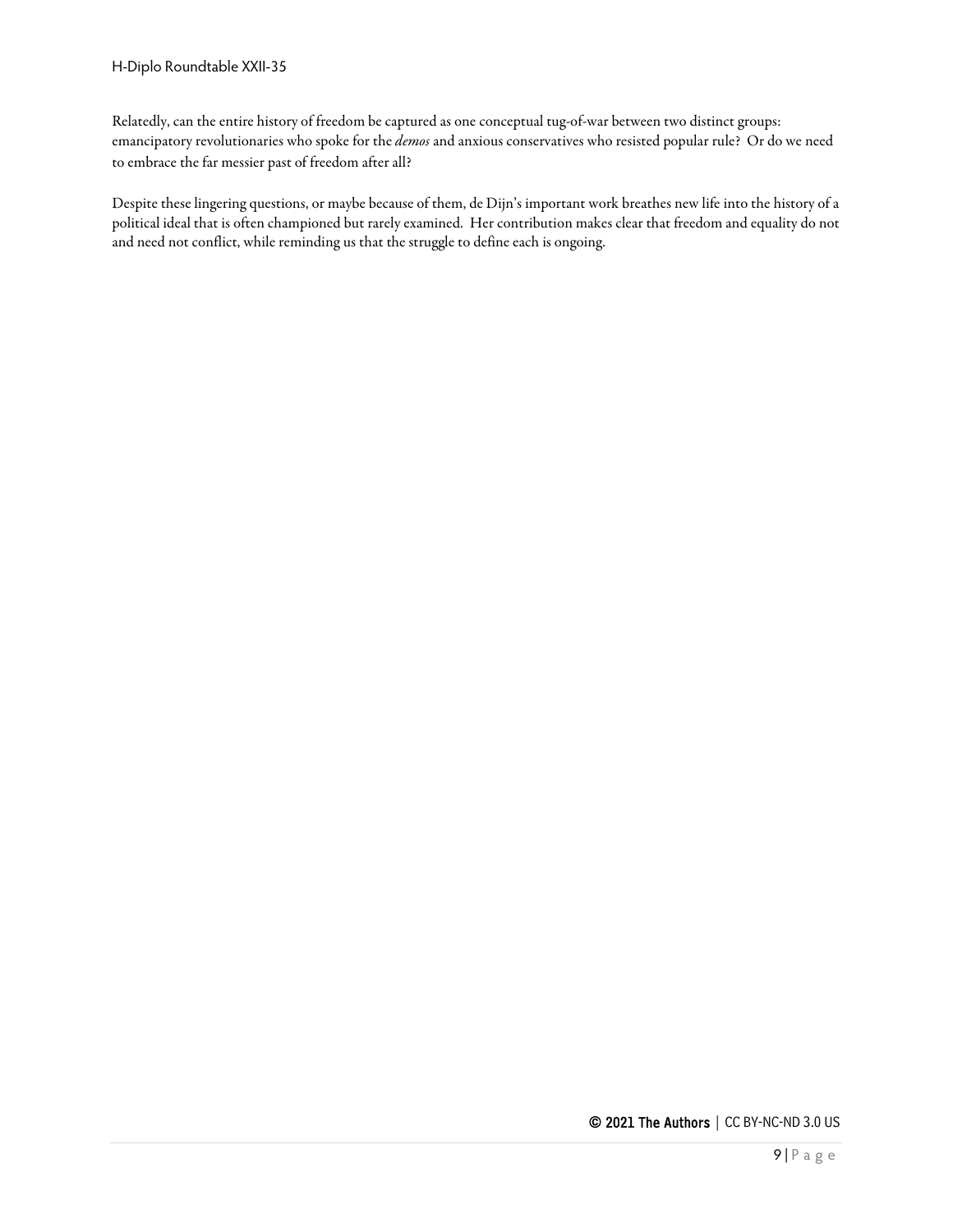# <span id="page-9-0"></span>Review by Helena Rosenblatt, the Graduate Center, City University of New York

Annelien de Dijn's *Freedom: An Unruly History* is a deeply thought-provoking book on a timely topic. Well researched and engagingly written, it deserves a wide readership and, due to its provocative thesis, should foster a lively and healthy debate.

De Dijn tells us that today, when we speak of freedom, we mean "limited freedom" and the respect for individual rights. However, for over 2000 years, freedom meant something very different. It meant "democratic" or "popular selfgovernment" (2). A "free state," she writes, was one in which the people "govern[ed] themselves" (181), even if they lacked a bill of rights, an independent judiciary, or other institutions limiting state power. Then, the revolutions of the late eighteenth century, followed especially by those of 1848, created a backlash against democracy, and this is what gave rise to the modern idea of limited government. Thus it was the adversaries of democracy who gave us our present understanding of 'freedom.' The shift was triggered by the fear that universal suffrage would lead to socialism or at least an undesirable and frightening social levelling.

De Dijn is an expert in the history of European political thought from 1700 to the present and she displays her impressive command again here. In her first book, *French Political Thought from Montesquieu to Tocqueville: Liberty in a Levelled Society?,* she revealed the surprising centrality of the concept "liberty" in early modern European counterrevolutionary discourse.[16](#page-9-1) Here again she identifies and problematizes a simplistic and teleological view of liberty that allies it unreflectively with progressive or democratic forces. She proposes that what we regard as a modern and progressive view of freedom actually comes from the thought of reactionaries.

This is an exciting and provocative argument and de Dijn marshals a considerable amount of evidence to support it. My enthusiastic endorsement appears on the jacket of the book. Here, however, and in the interest of scholarly debate, I do want to raise a few points where I think her thesis might be in need of some attenuation or even reformulation.

My first issue concerns de Dijn's claim that there was a "deliberate and dramatic rupture" (1) in the history of freedom when a reigning democratic conception was replaced by the modern idea of limited government. I wonder whether the evidence provided in the book actually supports this conclusion. I would suggest, rather, that what the book proves is that 'freedom' has always meant, at least to a certain degree, individual freedom, or freedom from interference, and that whether "popular self-government" (2) or 'democracy' is its best guarantee has been debated, but mostly denied.

On several occasions, de Dijn seems to say this herself. She states, for example, that freedom in antiquity meant the preservation of "personal security and independence" (34). She notes that, contrary to what many have said, in Athens, democracy was very tolerant and "legal restrictions on private life" were few. The "state" did not "meddle" much with "private behavior" (42). Self-government, she further explains, was advocated in ancient Greece because it was the only way people could "control their own lives" (169). But this begs the question: Does not controlling one's life and having independence mean having a private space in which the government cannot interfere? Does it not, in fact, reflect an early notion of limited government? Moreover, if self-government is seen to be needed in order to guarantee that people can "control their own lives," then the two concepts, 'self-government' and 'freedom,' are, in fact, distinguishable. Freedom in ancient Greece did not mean self-government; self-government instead was what *protected* freedom.

The Romans, de Dijn writes, were much like the Greeks. They, too, believed that "self-government was necessary for the sustained exercise of liberty" (287). Again, it seems to me that what de Dijn is saying here is not that freedom in Rome meant self-government, but that it was something that needed the protection of self-government. Moreover, she tells us that this idea of freedom is the one that has been dominant ever since: "For centuries to come," de Dijn writes, "political thinkers

<span id="page-9-1"></span><sup>16</sup> Annelien de Dijn, *French Political Thought from Montesquieu to Tocqueville: Liberty in a Levelled Society?* (Cambridge: Cambridge University Press, 2008).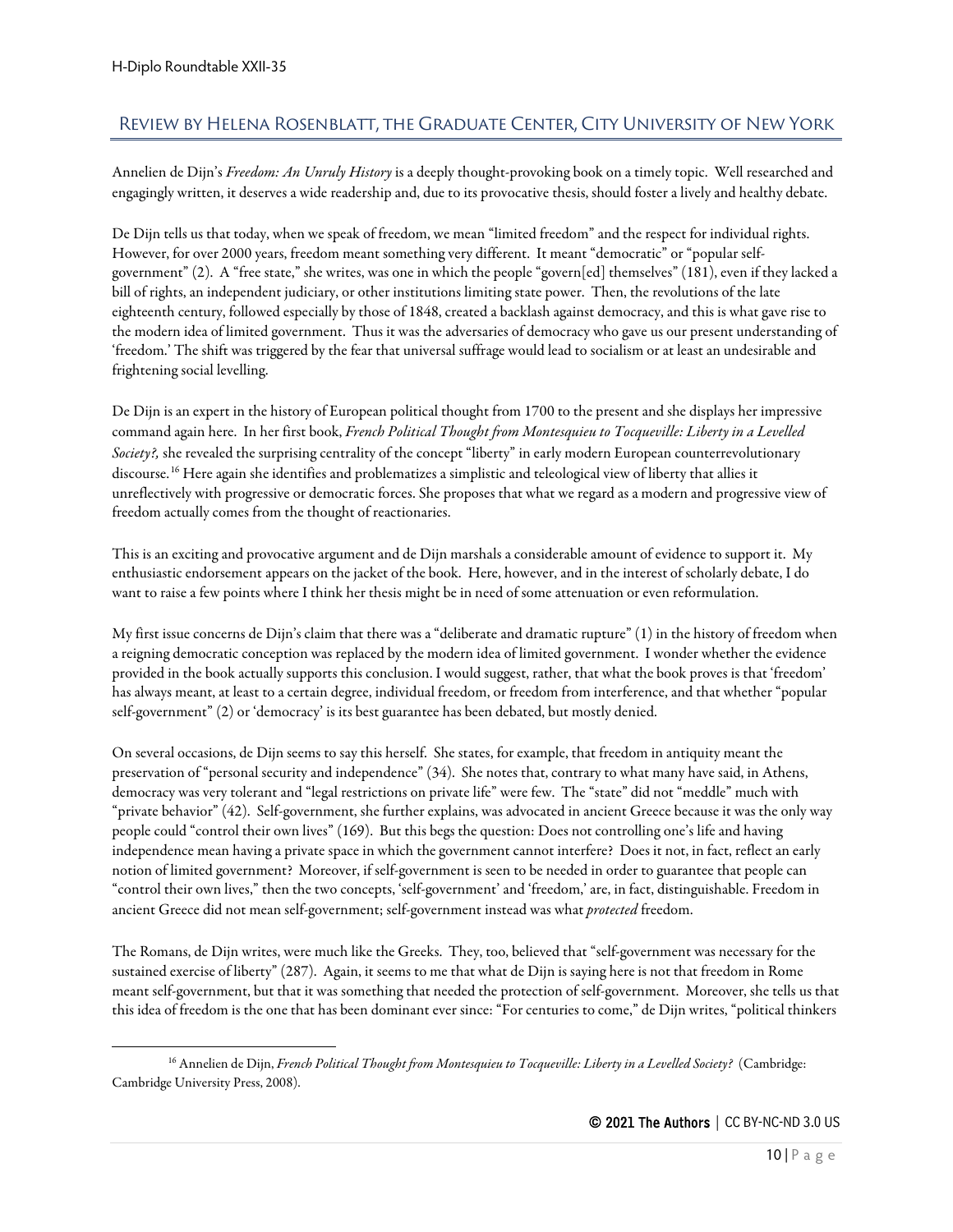and activists would repeat the mantra that freedom could be enjoyed only in a popular regime in which the people governed themselves" (42). And, for that matter, isn't that what we believe today? Surely, we also believe that our democratic government is needed to protect our freedom. And, if that is the case, then when and where did the "deliberate and dramatic rupture" in our concept of freedom occur?

My second question concerns de Dijn's use of the word "democratic" to describe the "self-government" to which she refers. When it comes to ancient Greek authors, it may, indeed, be appropriate to speak of 'democratic self-government' or 'democracy.' But later writers apparently believed that one could be free as long as one was represented, or if one "exercis[ed] control" over the way in which one was governed (177, with similar formulations on 2 and 237). Yet others believed that one was free if one gave "consent" to laws (176) or "had a say" in the direction of one's country (36, 190). But being represented, exercising control, and having a say are clearly not the same thing. And none of them necessarily translates into *democratic* self-government.

This holds for 'free cities' as well. A free city did not necessarily self-govern democratically, as de Dijn's language sometimes suggests. I would argue instead that a 'free city' most frequently meant a city independent from the domination or interference of a local lord aiming to extend his power, or from any foreign power wishing to do the same. This means that the notion of freedom evoked in the term 'free city' was closer to meaning being 'left alone' than exercising democratic selfgovernment. More examples could be proffered: The first loyalty oath issued by the new United States affirmed that being "free, independent and sovereign states" meant that their citizens "owed no allegiance or obedience to George the Third." Here, too, freedom did not necessarily mean *democratic* self-government. This was also the freedom demanded by the American South in the Civil War, the freedom to be left alone by the (federal) government. In fact, I am not sure that anyone who is referred to in de Dijn's book actually used the term 'democratic self-government.'

In my mind, John Locke never advocated anything like democratic self-government. If there is anything that resembles democratic freedom in Locke's thought, I would say that it is confined to the right to resist or overthrow an oppressive government. However, after a new government had been constituted, the community was meant to transfer or delegate its power to that government. When Locke writes that the "freedom of men under government is to have a standing rule to live by, common to everyone of that society, and made by the legislative power erected in it," it surely does not mean that everyone has the right to participate in that legislative power. Notice the "under" in that sentence. And Locke also writes that freedom is "a liberty to follow my own will *in all things where the rule prescribes not* [my emphasis]."[17](#page-10-0) This also does not involve democratic or popular self-government.

In my own work, I have found that natural rights thinkers like Jean Barbeyrac and Jean-Jacques Burlamaqui, hardly reactionary thinkers for their time, consistently affirmed that enjoying freedom depended on submission to the law rather than self-government. They speculated that when individuals left the state of nature to enter society, they agreed to a form of government—a monarchy, aristocracy, democracy, or some sort of mixture. But once they had chosen that form of government, they promised to obey it. They would not participate in the passing of legislation, unless, perhaps, if they chose democracy, but that was regarded the worst form of government. In fact, not even Jean-Jacques Rousseau advocated democratic self-government; although he was a supporter of popular sovereignty, he held that "there is no government so subject to civil wars and intestine agitations as democratic or popular government." For him, democracy was a form of government suited only to a "nation of gods."[18](#page-10-1)

<span id="page-10-1"></span><span id="page-10-0"></span>There are many examples of the use of natural rights theories to support the idea that a functioning form of government depends on submission and not political participation, but let me provide one with which I am particularly familiar. The Genevan patriciate, with whom, of course, Rousseau was in debate, adopted ideas taken straight from Samuel von Pufendorf,

<sup>17</sup> John Locke, *Two Treatises of Government*, *Second Treatise of Civil Government*, chap IV "Of Slavery," sec. 22.

<sup>18</sup> Jean-Jacques Rousseau, *The Social Contract*, Book III, chapter iv.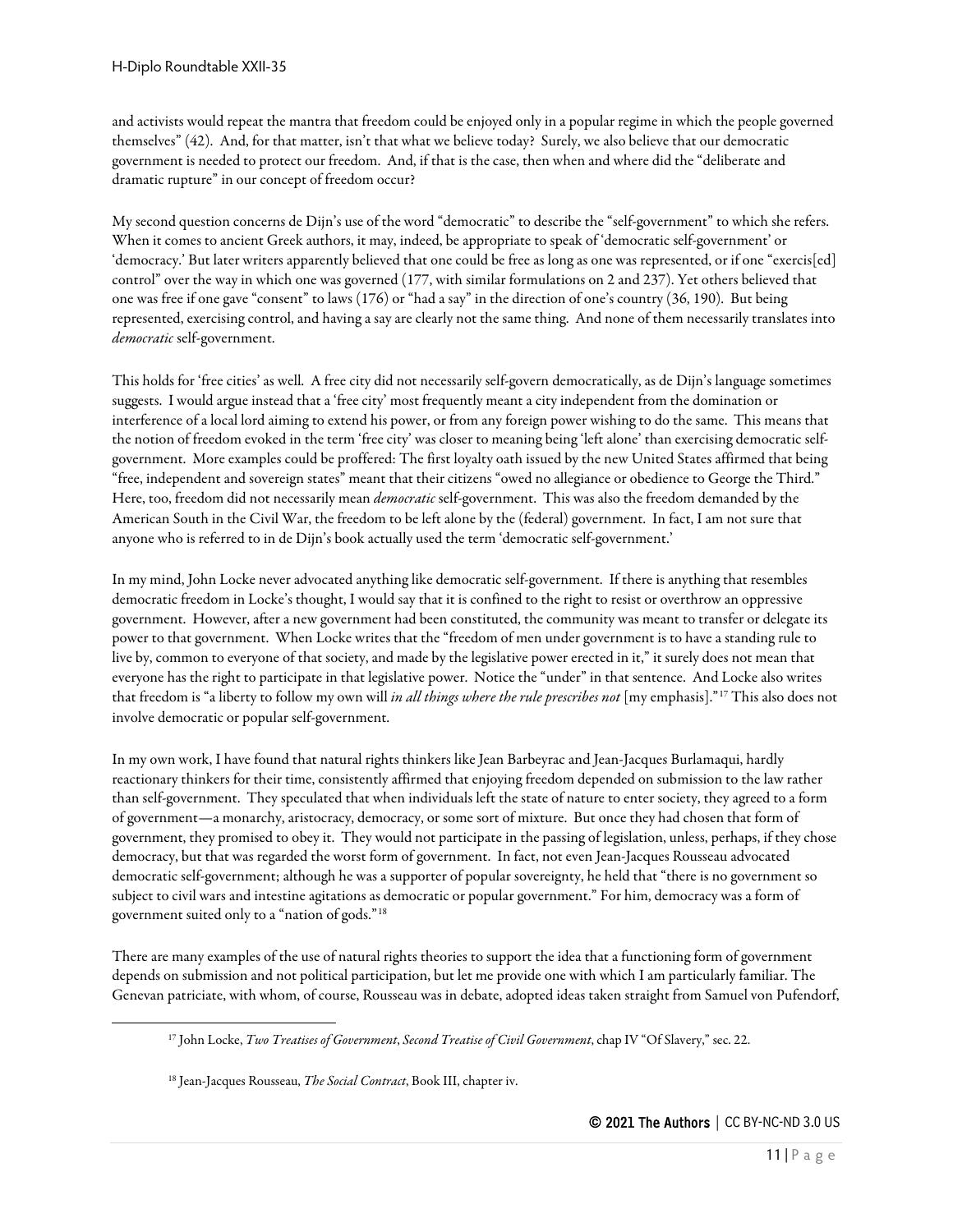Barbeyrac and Burlamaqui expressly to *deny* the Geneva citizenry the right to legislate. "It is a fantasy to imagine that liberty consists in exercising sovereignty," one leading patrician spokesman declared, "a people who self-governed in this way would be the least free and the most unhappy of all peoples."<sup>[19](#page-11-0)</sup> And yet, Geneva was certainly regarded as a 'free city,' since it was an independent republic, not ruled by either France or the House of Savoy.

Natural rights theorists like Pufendorf, Barbeyrac and Burlamaqui did indeed believe that at some point the people 'consented' to 'laws' but these laws usually referred to a form of government or what we, today, might call a constitution. Once they had consented to it they were no longer unilaterally allowed to change it. Barbeyrac, who cannot be called a 'counterrevolutionary,' even had a hard time accepting the idea that people were authorized to resist a tyrant. Like other thinkers at the time, he distinguished between different kinds of 'people': "When we speak of a Tyrant that may lawfully be dethroned by the People, we do not mean by the People the vile Populace, or Rabble of the Country, nor the Cabal of a small Number of factious Persons; but the greater and more judicious Part of the Subjects of all Ranks in the Kingdom."<sup>[20](#page-11-1)</sup> There is a good case to be made that even Rousseau subscribed to an elitist concept of the 'people.' Popular self-government, or 'democracy' was customarily associated with chaos, not freedom.

In short, I would argue that freedom and self-government were, throughout history, separate concepts. Some then debated whether democratic self-government was the best way to protect freedom. Until the eighteenth century, and well into the nineteenth, most did not think it did. This is a very interesting story and, it seems to me, is what de Dijn's book narrates, even if the book often suggests the contrary.

This leads to me to a final question. *Freedom: An Unruly History* is a history of the meaning of 'freedom.' But it also makes claims about a waxing and waning *cult* of freedom, which is something a bit different. And, I wonder, how does one measure the popularity of a concept? (I confess here that I encountered this problem myself when writing *The Lost History of Liberalism from Ancient Rome to the Twenty-First Century*, and am not entirely sure I resolved it satisfactorily.)[21](#page-11-2) The question rephrased is: On the basis of what data can one conclude that a notion is "rarely floated" (121), is "revived" (2), or suddenly comes "roaring back to life" (165)? And can we really say that the Cold War "drown[ed] out" (5) democratic views of freedom?

I'd like to end my remarks the way I began. Annelien de Dijn's *Freedom: An Unruly History* is an important book that should be widely read and discussed. At this fraught time in the history of freedom around the world, it reminds us of the battles that have been fought over our most cherished values and, in particular, over our right and duty to participate in government in order to protect our freedom. It is the mark of an excellent book not only to inform but to provoke thought. In this it has succeeded marvelously.

<span id="page-11-2"></span><sup>21</sup> Helena Rosenblatt, *The Lost History of Liberalism from Ancient Rome to the Twenty-First Century* (Princeton: Princeton University Press, 2018).

<span id="page-11-0"></span><sup>&</sup>lt;sup>19</sup> Quoted in Rosenblatt, *Rousseau and Geneva. From the First Discourse to the Social Contract* (Cambridge: Cambridge University Press, 1997), 138.

<span id="page-11-1"></span><sup>20</sup> Quoted in Tim Hochstrasser, "Conscience and Reason: The Natural Law Theory of Jean Barbeyrac," *The Historical Journal* 36:2, at 307.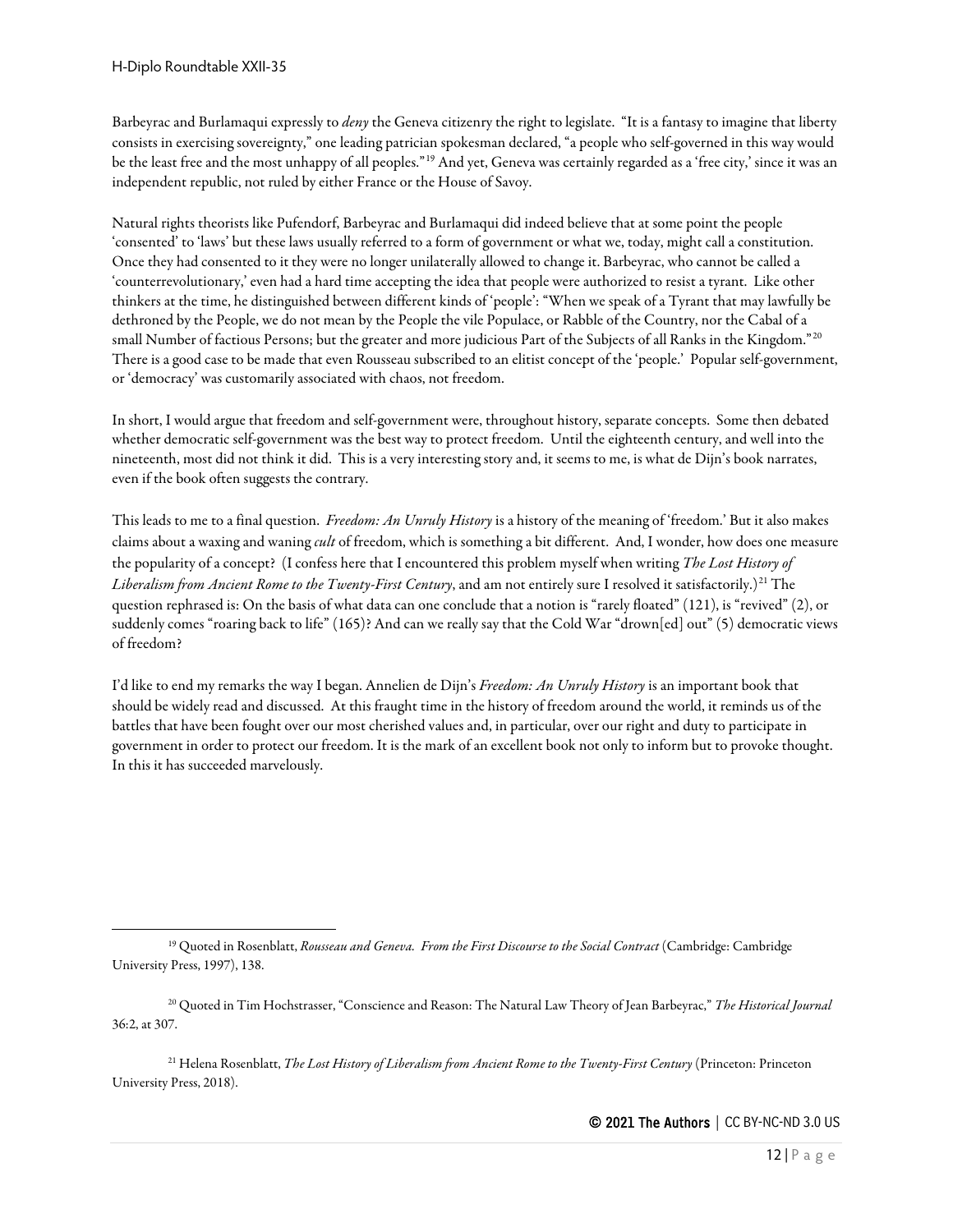## Review by William Selinger, University College London

<span id="page-12-0"></span>Annelien de Dijn's *Freedom: An Unruly History* is one of the most ambitious books on Western political thought in recent memory. De Dijn not only aims to offer a new narrative of the history of political ideas from Classical Athens to the present; she also claims to recover a way of thinking about politics that, she argues, was slowly lost in the modern era, and is today entirely forgotten. In the grand sweep of its narrative, and in its claim to recover a lost world of thought, *Freedom: An Unruly History* is reminiscent of classic mid-century works by Leo Strauss,<sup>[22](#page-12-1)</sup> Hannah Arendt,<sup>[23](#page-12-2)</sup> and J.G.A. Pocock<sup>[24](#page-12-3)</sup> that did so much to launch the history of Western political thought as a field

Yet *Freedom: An Unruly History* is also very much a book of our current moment. Since 2016, it has been repeatedly suggested that 'liberalism is in crisis.' Sometimes this means no more than that the consensus of ideas which have generally governed Western democracies since the end of the Cold War are being challenged and rethought. But a few authors have gone further. In his book *Why Liberalism Failed*, which became a surprising bestseller, Patrick Deneen argued that it is not merely our current governing philosophy which is to blame, but the individualist ideas that have increasingly governed the West since the seventeenth century, when they were articulated by philosophers like John Locke. According to Deneen, "liberalism" in this broad sense "has failed—not because it fell short, but because it was true to itself."[25](#page-12-4)

There are many differences between *Freedom: An Unruly History* and *Why Liberalism Failed*. De Dijn locates the origins of liberalism in the nineteenth century rather than in the seventeenth century. Whereas Deneen attacked liberal individualism in the name of "embedded cultures, traditions, places and relationships,"[26](#page-12-5) de Dijn appeals to democracy. Also, de Dijn does praise various liberals in the twentieth century. She lauds the British writer Leonard Hobhouse, and the achievements of the American presidents Woodrow Wilson, and Franklin Roosevelt.<sup>[27](#page-12-6)</sup> But despite these differences, it is not entirely wrong, I think, to see *Freedom: An Unruly History* as making an argument from the left that is broadly parallel to the argument Deneen made from the right.

The central theme of *Freedom: An Unruly History* is, of course, 'freedom.' Before the nineteenth century, de Dijn argues, Western political thinkers subscribed for the most part to what she calls a "democratic conception of freedom" (2). To be free did not mean to be unhindered and left alone to do what one wanted, it meant participating in the process of governing one's community. De Dijn traces this conception of freedom back to ancient Athens and Rome. Following Quentin Skinner, she argues that a more individualist notion of freedom was invented by the seventeenth-century English philosopher Thomas Hobbes. But she amends Skinner's account by showing that Hobbes's ideas had little influence. The individualist notion of freedom, in which freedom means "the freedom to peacefully enjoy one's life and goods" was really invented, she argues, by opponents of the American and French Revolutions, and it was only then that this conception really took off (251). The great exponents of the individualist conception of freedom were nineteenth-century liberals like

<span id="page-12-4"></span><span id="page-12-3"></span><span id="page-12-2"></span><span id="page-12-1"></span><sup>24</sup> J.G.A Pocock, *The Machiavellian Moment: Florentine Political Thought and the Atlantic Republican Tradition*, (Princeton: Princeton University Press, 1975).

<sup>25</sup> Patrick Deneen, *Why Liberalism Failed*, (New Haven: Yale University Press, 2018), 3.

<sup>26</sup> Deneen, *Why Liberalism Failed,* 17.

<span id="page-12-6"></span><span id="page-12-5"></span> $27$  Deneen, to be clear, also pays complements to various figures in the liberal tradition and to several of the accomplishments of liberalism, 179-198.

<sup>22</sup> Leo Strauss, *Natural Right and History* (Chicago: University of Chicago Press, 1953).

<sup>23</sup> Hannah Arendt, *The Human Condition* (Chicago: University of Chicago Press, 1958).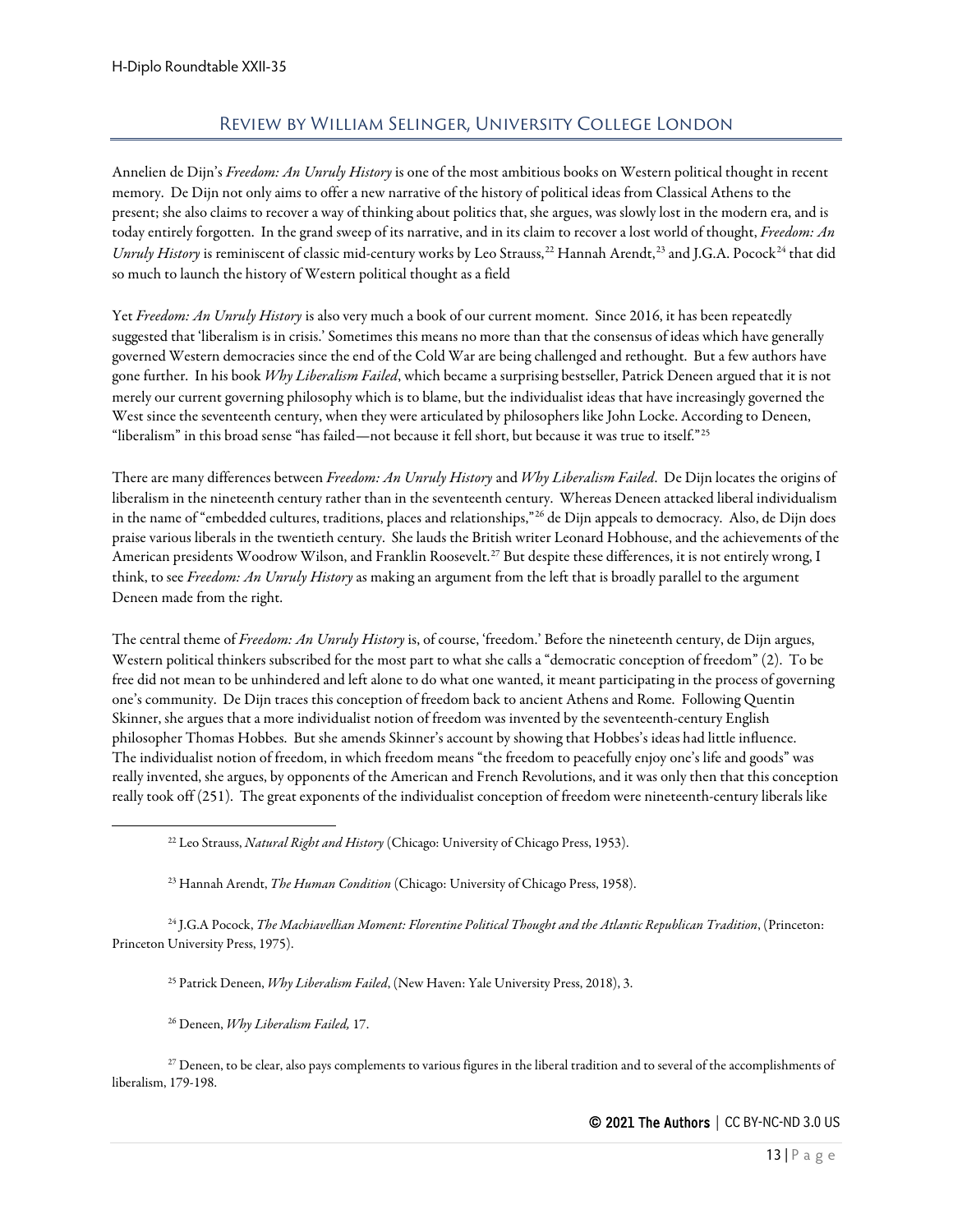Benjamin Constant, Germaine de Stael, John Stuart Mill and Édouard Laboulaye. De Dijn argues that this liberal individualist conception of freedom continued to be challenged and contested by various proponents of democracy—by suffragettes, socialists, and by the American progressive movement—and that it was during the Cold War that liberal individualism really become hegemonic. Freedom, she argues, is now almost universally considered the property of an individual. The idea that freedom is the activity of a self-governing community has been forgotten. It is this older conception of freedom that she intends to recover.

*Freedom: An Unruly History* has considerable strengths as a work of intellectual history. It investigates ideas, texts, and even images in remarkable detail across practically the whole of Western history. De Dijn brings a new perspective to bear on familiar figures like Cicero and Plato while at the same time recovering important authors who have tended to be overlooked in the construction of the canon, like Laboulaye and Henry Maine. Indeed, *Freedom: An Unruly History* is such an excellent historical work that it calls into question the very lesson that de Dijn offers. It is simply impossible, I will argue, to carefully read the book and come away thinking that liberalism was a profound break with the past, or that there is an older worthwhile democratic conception of freedom which we have lost.

The contrast between the simple moral lesson of the book, and the complexity of the history de Dijn presents, is apparent from the beginning of the book. De Dijn argues that the first great expression of the democratic ideal of freedom was given to us by the Athenian historian Herodotus, who "provided one of the earliest reflections on why freedom was valuable. Political freedom—that is, popular self-government—was important, he made clear, because only under this form of government could individuals order their lives as they wanted and enjoy personal security and independence" (28).

This passage confronts us with the first unexpected feature of de Dijn's history, the first way in which her history deviates from her political moral. Even though the "democratic conception of freedom" she recovers is supposed to be an alternative to the modern individualist conception of freedom, it too was fundamentally about "individuals order[ing] their lives as they want[ed] " (28). Indeed, de Dijn is quite explicit that the notion of the ancient Greeks being collectivist and not caring about the individual is a nineteenth-century myth (41). She notes, "writings by Herodotus and others let us see that they believed freedom—or the ability to control the way we are governed—was also crucial to the preservation of personal security and individual independence. Far from privileging collective freedom above personal security, the Greeks believed that one could not exist without the other" (34).

It would seem, then, that Benjamin Constant was not entirely wrong to prioritize what he called "the liberty of the moderns," by which he meant the protection of personal security and individual independence.[28](#page-13-0) He was just wrong to call this *freedom*. Real freedom is "popular self-government," not the individual security which results from it. What Constant overlooked, and what the Greeks knew so well, is that what we have come to call "individual liberty" requires democracy.

Yet this is not quite de Dijn's argument either, as becomes clear in the next part of the book. Here de Dijn turns to Rome, which, she acknowledges, was not a democracy like Athens. While the people voted on laws and elected magistrates, an aristocracy wielded substantial power, especially through the institution of the Senate. In the second century BC, two Roman tribunes, Tiberius and Gaius Gracchus led a movement known as the *populares* that sought to give the people greater power, although de Dijn emphasizes that Athenian-style democracy was probably never their aim. This movement was crushed by an aristocratic party (the *optimates*) who murdered both Tiberius and Gaius. Although he sympathized with some of the Gracchi brothers' proposals, Cicero would write an encomium to the Roman mixed regime that defended it as superior to democracy. Cicero "rejected democracy," de Dijn writes, and argued that it was in fact the balance between the popular assemblies, the aristocratic Senate, and the individual Consuls that secured liberty (86).

<span id="page-13-0"></span><sup>28</sup> Benjamin Constant, "The Liberty of the Ancients Compared with that of the Moderns," Biancamaria Fontana, ed., Political Writings (Cambridge: Cambridge University Press, 1988), 307-328.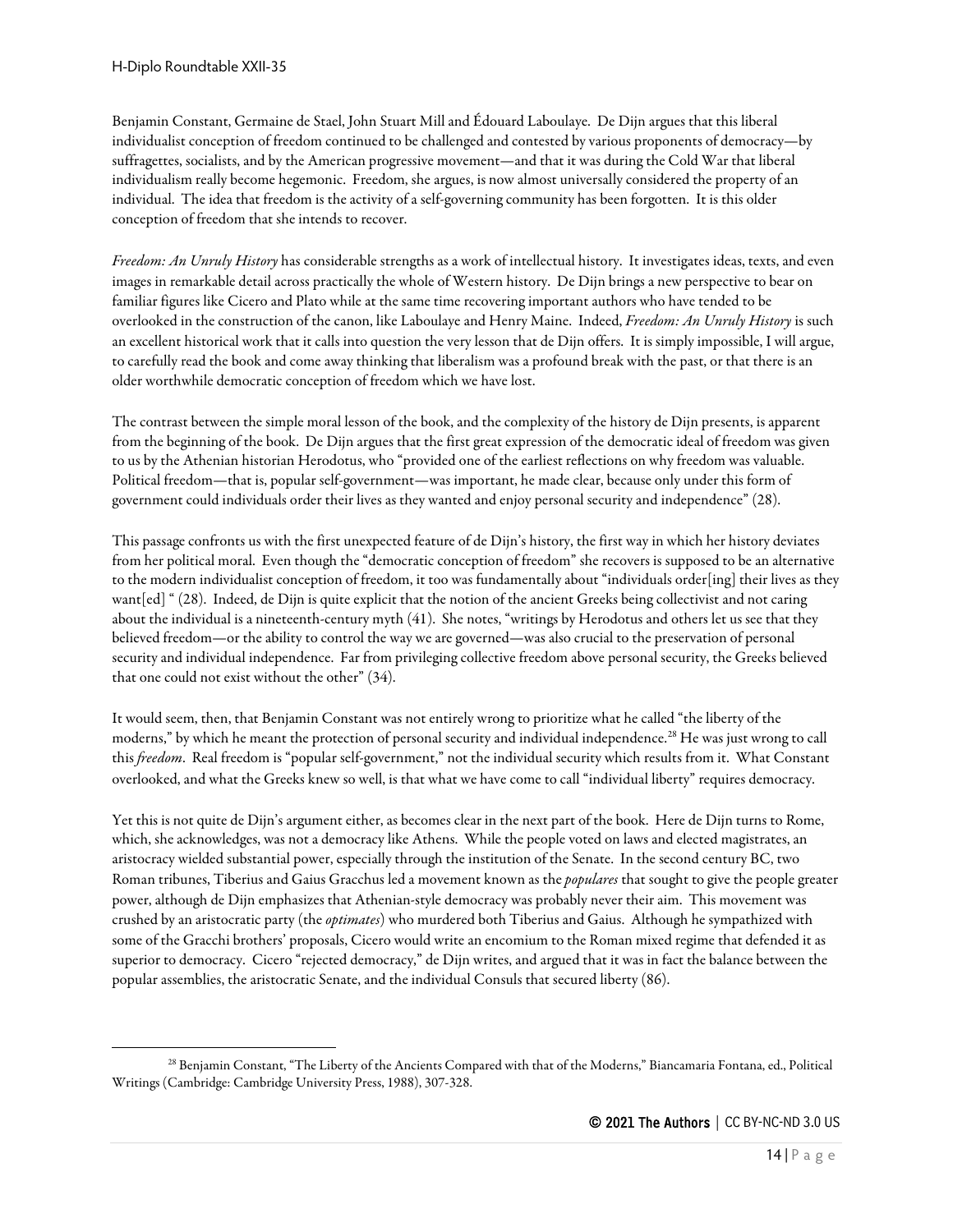At this point, one might have expected de Dijn to declare Cicero an opponent of the Athenian argument that associates freedom and democracy. Instead, in a move with important consequences for the argument of the book, she includes not only him, but the entire party of Roman aristocrats who crushed the Gracchi, within the democratic tradition:

"As Cicero's writings illustrate, the political ideals of the *optimates* and *populares* were not that divergent—this despite the very real violence to which both parties resorted. Both parties agreed that the preservation of freedom, understood as communal self-government, was of key importance, and both agreed that the Roman Republic, in the shape it had taken in the wake of the Conflict of Orders, was the embodiment of that freedom. They differed, however, over the best way to maintain that freedom. According to the *populares*, incremental reforms were necessary...The *optimates*, on the other hand, feared that giving ordinary Romans too much political power would eventually make the rise of tyrannical demagogues inevitable" (87).

This claim that the Romans expounded a democratic conception of liberty is essential for the larger argument of the book. From Niccolò Machiavelli to Jean Jacques Rousseau, it was Rome with its aristocracy, more than democratic Athens, that served as the model of a free and self-governing state. It was with Rome as a backdrop that Machiavelli would argue that only in a free state could individuals "live in security" and "live without fear that their patrimony will be taken away from them."[29](#page-14-0)

De Dijn includes these proponents of Rome's mixed regime within her "democratic" tradition. Yet this raises a number of difficult questions. Cicero's opposition to democracy, she argues, was merely about "the best way to maintain...freedom." He feared that unchecked popular power would lead to "tyrannical demagogues" (87). But wasn't this exactly the same fear that motivated Constant and de Stael to be skeptical of unchecked popular power after the French Revolution? And wasn't their answer a kind of mixed regime as well? Why in de Dijn's interpretation does Cicero get to have such worries but not the nineteenth-century liberals? More pointedly, if de Dijn's democratic tradition of liberty had as a priority guarding the security and independence of individuals, and if it could encompass opponents of democracy, it is hard to see what exactly we have lost or forgotten.

It is true, as *Freedom: An Unruly History* emphasizes, that some nineteenth-century liberals had a different plan for balancing popular power than that of the *optimates*. Rather than an aristocratic Senate, which was increasingly untenable in an age of rising democracy, they turned instead to written constitutions. Édouard Laboulaye, a nineteenth-century French liberal who played an important role in the foundation of the Third Republic, and who is enjoying something of a scholarly resurgence right now,<sup>[30](#page-14-1)</sup> was particularly important in defending this approach to preserving individual liberty, which he associated with the United States. By the end of the nineteenth century, as mass democracy seemed inevitable in Europe, a number of liberal theorists would come to admire the American model of a constitution that placed certain fundamental rights beyond the grasp of an unstable popular majority. But, putting aside the fact that a great many other liberals, including Mill, stuck to what we might call the Roman strategy of trying to balance the people and the elite, how is it possible that the powers and influence wielded by the Roman Senate were compatible with a democratic conception of liberty, but a popularly ratified constitution isn't compatible?

What makes de Dijn's criticism of the constitutionalism of Laboulaye and his successors most surprising, however, is her praise of the framers of the American constitution, whom she reads as champions of the democratic conception of liberty. To be sure, there was a strain of thought in the American as well as the French revolution that was uncomfortable with how

<span id="page-14-0"></span><sup>29</sup> Quoted from Quentin Skinner, "The Republican Ideal of Political Liberty," in Gisela Bok, Quentin Skinner, and Maurizio Viroli, eds., *Machiavelli and Republicanism*, ed. (Cambridge: Cambridge University Press,1990), 302.

<span id="page-14-1"></span><sup>30</sup> Other recent treatments of Laboulaye are found in Stephen Sawyer, *Demos Assembled: Democracy and the International Order of the Modern State, 1840-1880*, (Chicago: University of Chicago Press, 2018); and Lucia Rubinelli, *Constituent Power: A History* (Cambridge: Cambridge University Press, 2020).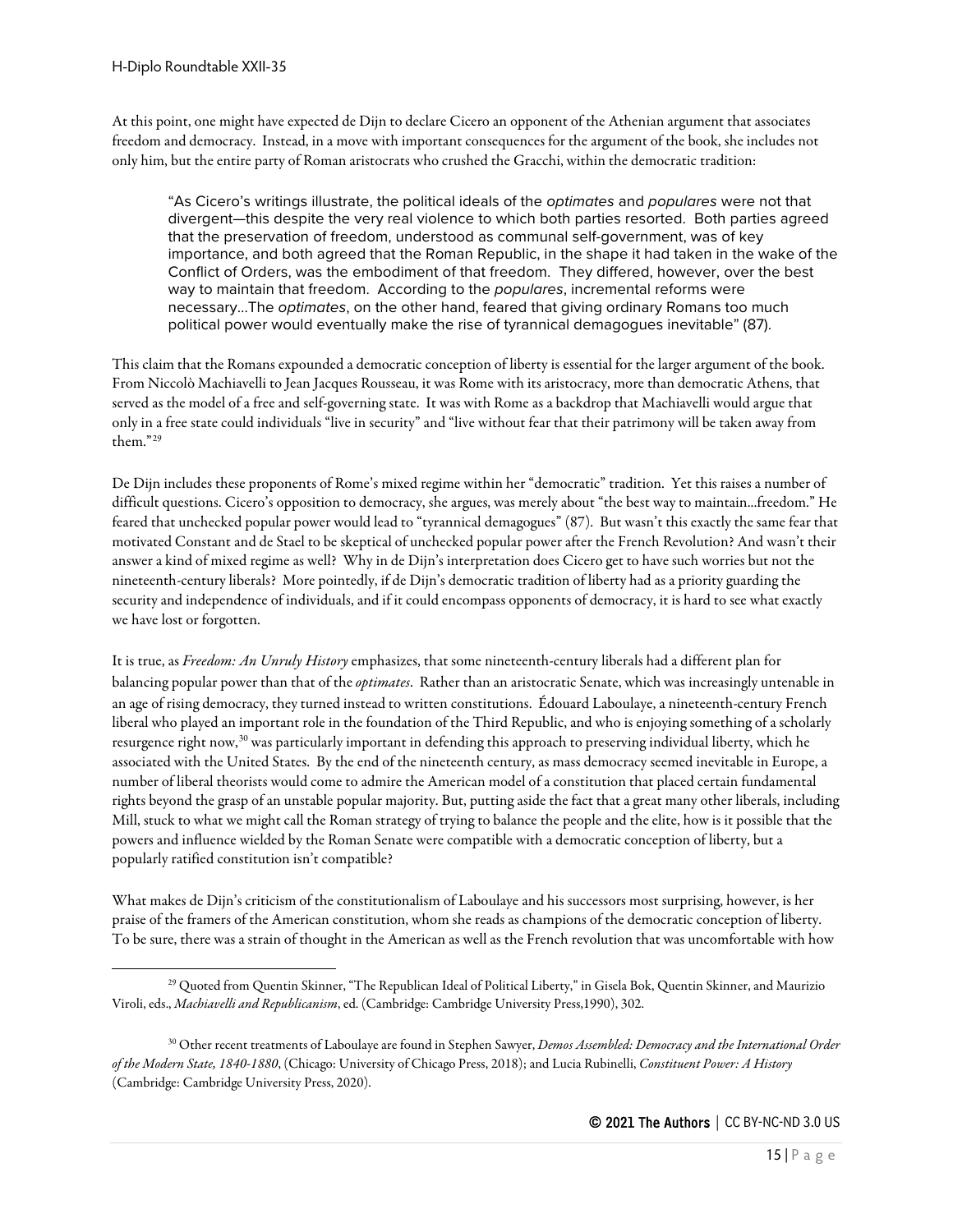constitutions limited the popular will. These more radical revolutionaries sought a unicameral legislature that was unchecked by other powers; they also wanted frequent opportunities for the electorate as a whole to vote on laws.<sup>[31](#page-15-0)</sup> Yet this radical strain was decisively defeated in both revolutions by constitutionalists who wanted to constrain the power of popular assemblies in order to protect the rights of individuals.<sup>[32](#page-15-1)</sup> As with her discussion of Rome, de Dijn claims both sides of this struggle for her democratic conception of freedom. Just as her argument places both the Gracchi and the Roman aristocrats who murdered them in the same tradition of democratic liberty, her discussion of the age of revolution likewise puts genuine democratic radicals like Condorcet together with monarchists like Mirabeau, and defends John Adams, Alexander Hamilton, and the American constitution itself, with all of its checks on popular power, as ultimately expressing a democratic conception of freedom.

If Laboulaye and Maine could find the American constitution so inspiring when they were trying to think of ways to restrain popular power under increasingly democratic conditions that threatened to put the suffrage in the hands of the multitude, is it plausible that the figures who wrote it were not also motivated by that aim? Indeed, at the Constitutional Convention, James Madison (who was far more favorable to a democratic republic than many of the other participants) actually foresaw and described precisely the kind of situation in which Laboulaye and Maine found themselves. He noted that the United States did not then have violent class antagonisms. But he predicted they would eventually arise, that universal suffrage would lead to the working class monopolizing the suffrage, and that in such a situation, only the creation of an artificial power to counter-balance the people would protect the rights and property of the wealthy:

In framing a system which we wish to last for ages, we shd. not lose sight of the changes which ages will produce. An increase of population will of necessity increase the proportion of those who will labour under all the hardships of life, & secretly sigh for a more equal distribution of its blessings. These may in time outnumber those who are placed above the feelings of indigence. According to the equal laws of suffrage, the power will slide into the hands of the former. No agrarian attempts have yet been made in this Country, but symtoms, of a leveling spirit, as we have understood, have sufficiently appeared in a certain quarters to give notice of the future danger. How is this danger to be guarded agst. on republican principles? How is the danger in all cases of interested coalitions to oppress the minority to be guarded agst.? Among other means by the establishment of a body in the Govt. sufficiently respectable for its wisdom & virtue, to aid on such emergences, the preponderance of justice by throwing its weight into that scale.<sup>[33](#page-15-2)</sup>

De Dijn portrays the liberal conception of freedom that emerged in the nineteenth century as a profound rupture with the past—as an invader from the outside that made its way into the Western tradition and has gradually taken over. Yet her book also shows why that isn't the case: it turns out that such aims as protecting the independence of the individual, controlling democracy through elite power, and sheltering elites through written constitutions have played a preponderant role throughout the Western tradition. Nineteenth-century liberals did not need to invent anything new in order to pursue these objectives.

Nor, on the other hand, was the liberal tradition that emerged in the nineteenth century as defined by these anti-populist objectives as de Dijn argues. Indeed, during the nineteenth century, political participation became arguably more important and more connected with freedom than ever before. Most authors writing before the nineteenth century believed that political participation depended on a virtuous citizenry. In his speech on "The Liberty of the Ancients Compared with that

<span id="page-15-2"></span><span id="page-15-1"></span><sup>33</sup> James Madison, "Speech of June 22", in Max Farrand, ed., *The Records of the Federal Convention of 1787*, vol. 1, (New Haven: Yale University Press, 1911), 422.

<span id="page-15-0"></span><sup>31</sup> See Richard Tuck, *The Sleeping Sovereign: The Invention of Modern Democracy*, (Cambridge: Cambridge University Press, 2016); and Adam Lebovitz, "Colossus: Constitutional theory in America and France, 1776-1799," PhD. diss., 2018, [https://dash.harvard.edu/handle/1/41121195.](https://dash.harvard.edu/handle/1/41121195)

<sup>32</sup> Gordon Wood, *The Creation of the American Republic, 1776-1787* (New York: W.W. Norton, 1972); Lebovitz, "Colossus."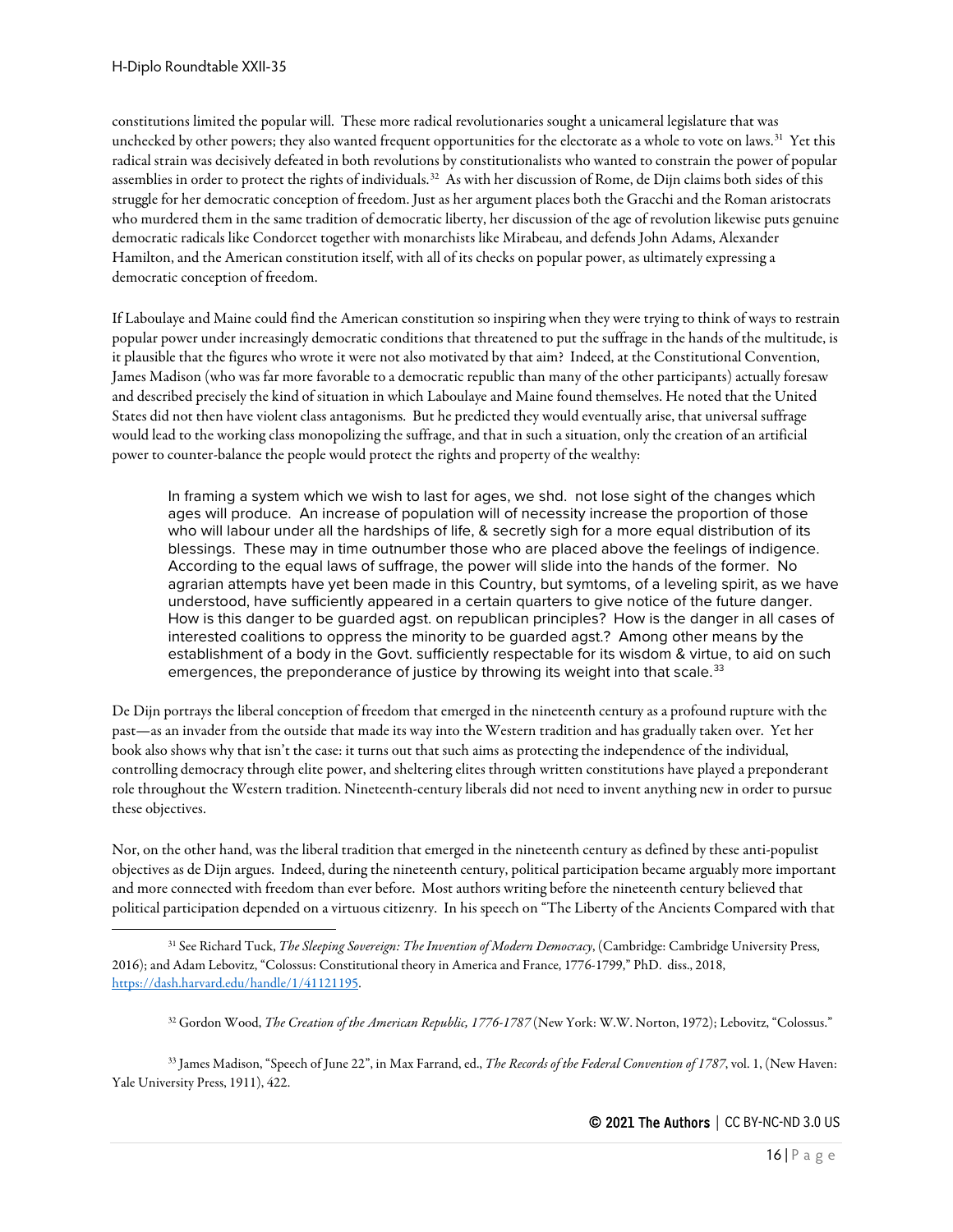of the Moderns," Benjamin Constant put forth a much more ambitious claim: that political participation is capable of creating a virtuous citizenry, since it forces citizens to leave their private sphere of occupation and reflect on questions of genuine public significance:

"Political liberty…enlarges their spirit, ennobles their thoughts, and establishes among them a kind of intellectual equality which forms the glory and power of a people…See our countrymen of all classes, of all professions, emerge from the sphere of their usual labors and private industry, find themselves suddenly at the level of important functions which the constitution confers upon them, chose with discernment, resist with energy…"[34](#page-16-0)

This message would be reiterated by Tocqueville in *Democracy in America*, [35](#page-16-1) by Mill in *Considerations on Representative Government*, [36](#page-16-2) and by Bagehot in the *English Constitution*. [37](#page-16-3) For nineteenth-century liberals, the kind of political participation made possible by representative government and local politics created individuals who could exercise genuine agency, political and moral, and were not trapped by their particular position in a commercial society. Insofar as individual freedom came to be increasingly viewed as necessary for the development of the individual's moral and intellectual faculties, a powerful tradition of nineteenth-century liberalism claimed that this was impossible without political participation. There remained a strong link between collective self-government and individual agency, just as there was for Herodotus.

Of course, this is only one side of the story. Liberalism and democracy had an extraordinarily complex relationship, and liberals were quite wary of popular power, even as they offered new arguments for the importance of popular political action. They believed with Herodotus that popular (though representative) assemblies were the essence of a free polity, even as they also, like Cicero, feared that such assemblies could be usurped by tyrants and demagogues.[38](#page-16-4) But in having a debate over the relationship between individual agency, collective self-government, and popular power, they were no different from the Romans, the Florentines of the Renaissance, or the French and American Revolutionaries. Insofar as we do not, at present, entirely associate freedom with democracy, this cannot be attributed to any radical break that occurred at the turn of the nineteenth century.

It would be preferrable, perhaps, if our present political travails were clearly correlated with a basic philosophical misunderstanding about the meaning of freedom; if the advantages of democracy were endorsed by the full weight of the Western tradition; if the ideas about liberty promoted by the Austrian economist Friedrich Hayek and his followers had no deep roots in the Western tradition but were a recent and possibly ephemeral invention.<sup>[39](#page-16-5)</sup> But the past is much more complicated than this. *Freedom: An Unruly History* is worth reading because it brings to life more complicated past than this.

- <sup>37</sup> Walter Bagehot, *The English Constitution*, ed. Paul Smith (Cambridge: Cambridge University Press, 2001).
- <sup>38</sup> See William Selinger, *Parliamentarism: From Burke to Weber* (Cambridge: Cambridge University Press, 2019).

<span id="page-16-0"></span><sup>34</sup> Benjamin Constant, "The Liberty of the Ancients Compared with that of the Moderns," Biancamaria Fontana, ed., *Political Writings* (Cambridge: Cambridge University Press, 1988), 327.

<sup>35</sup> Alexis de Tocqueville, *Democracy in America*, ed. Eduardo Nolla, tr. James Schleifer (Indianapolis: Liberty Fund, 2012)

<span id="page-16-3"></span><span id="page-16-2"></span><span id="page-16-1"></span><sup>36</sup> John Stuart Mill, *Considerations on Representative Government*, in J.M. Robson, ed, *Collected Works of John Stuart Mill*, vol. 19 (Toronto: University of Toronto Press, 1977).

<span id="page-16-5"></span><span id="page-16-4"></span><sup>39</sup> For a recent account of Hayek and his fellow travelers and their views of liberty and constitutionalism see Quinn Slobodian, *Globalists: The End of Empire and the Birth of Neoliberalism* (Cambridge: Harvard University Press, 2018).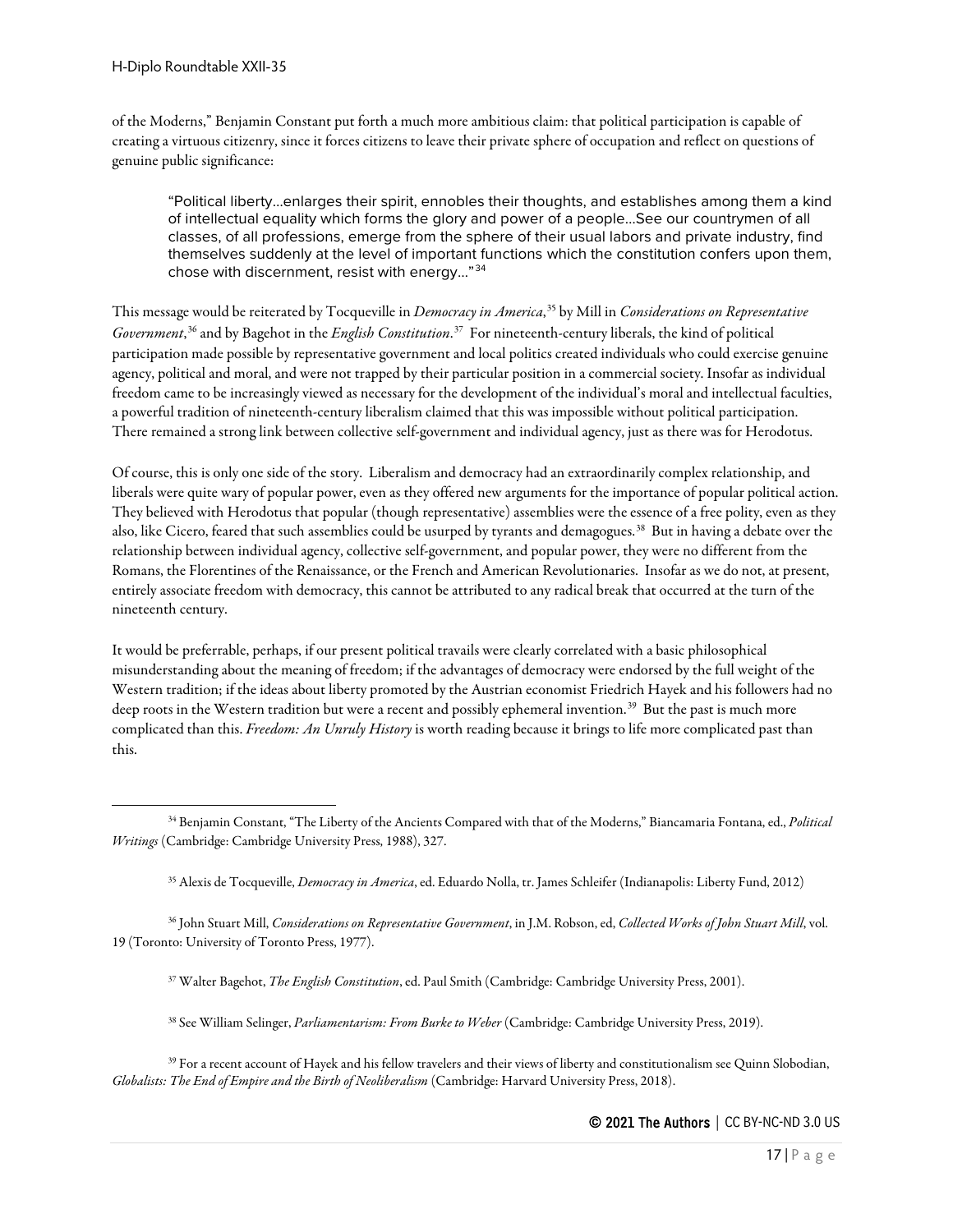#### Response by Annelien de Dijn, Utrecht University

<span id="page-17-0"></span>I am extremely grateful to Diane Labrosse for organizing this roundtable, and to Cheryl Welch for her incisive introduction. I am equally indebted to Gianna Englert, Helena Rosenblatt and William Selinger – three eminent scholars of liberalism for reviewing my book. There is always reason to be thankful to peers who engage with one's work. But this is even more true today, in the middle of a pandemic. As everyone is scrambling to complete even the most routine tasks, Englert, Rosenblatt, Selinger, and Welch somehow found the time to pen remarkably thoughtful and thought-provoking comments. I cannot thank them enough for doing so.

Writing a book on the long history of freedom required me to reach far beyond my original expertise, which is in eighteenthand nineteenth-century French political thought. Such an endeavor involves risks. I am therefore very happy that the reviewers describe my book as "exciting and provocative," an "engaging achievement" that "should foster a lively and healthy debate" – and indeed as "one of the most ambitious books on Western political thought in recent memory."

Yet all three reviewers also raise important challenges to my arguments. One of the main criticisms put forward by Englert, Rosenblatt and Selinger alike is that I have overstated my case. A key claim developed in my book is that our current conception of liberty – the idea that freedom depends on the limitation of state power - is a dramatic and deliberate rupture with older, more democratic ways of thinking about liberty. For centuries, I argue, people in what we now think of as the "West" identified freedom not with being left alone by the state but with the ability to exercise control over the way in which they were governed. It was only in the nineteenth and twentieth centuries that freedom came to be increasingly identified with minimal government.

Englert, Rosenblatt and Selinger object that the divide between ancient and modern liberty was not as clear-cut as I make it out to be. On the one hand, they argue, the identification between freedom and democratic self-government was more tenuous before the nineteenth century than I argue. On the other hand, they claim, the main propagators of the new way of thinking about freedom – nineteenth-century liberals – were more committed to a democratic conception of freedom than I make them out to have been.

To buttress their first objection – that the identification between freedom and democratic self-government was more tenuous in antiquity and the early modern period than I claim - the reviewers provide a number of different examples. Selinger objects to the fact that I include not just Athenian democrats among the proponents of democratic freedom, but also advocates of the mixed regime, like Cicero or Niccolò Machiavelli. In Selinger's view, this undermines my claim that there is "an older worthwhile democratic conception of freedom which we have lost."

But this objection is based on a subtle but crucial misrepresentation of my argument. In my reading, Cicero did not claim that the mixed regime is essential to freedom. Instead, Cicero believed that Roman freedom was guaranteed by the democratic element in the mixed constitution. Cicero also recognized that Athens, being a pure democracy, provides *more* freedom to its citizens than Rome. But that freedom was "excessive." The Roman mixed constitution, by contrast, was better at balancing freedom with stability and good government, and is thus preferable to Athens (85-86). Similarly, while Machiavelli recognized that Rome was not a pure democracy, the reason why he believed it was a *free* state was because it was "a government of the people" (141).

Englert and Rosenblatt, in turn, are critical of my reading of John Locke. While Englert agrees that Locke was no proponent of *laissez-faire* liberty, she argues that he can better be interpreted as a proponent of "constitutional freedom – of a government of known rules, powers, and limits" than as an advocate of the democratic conception of freedom. Similarly, Rosenblatt claims that Locke, like other natural-rights theorists, should be understood as propagating submission to the law as essential to freedom rather than popular self-government.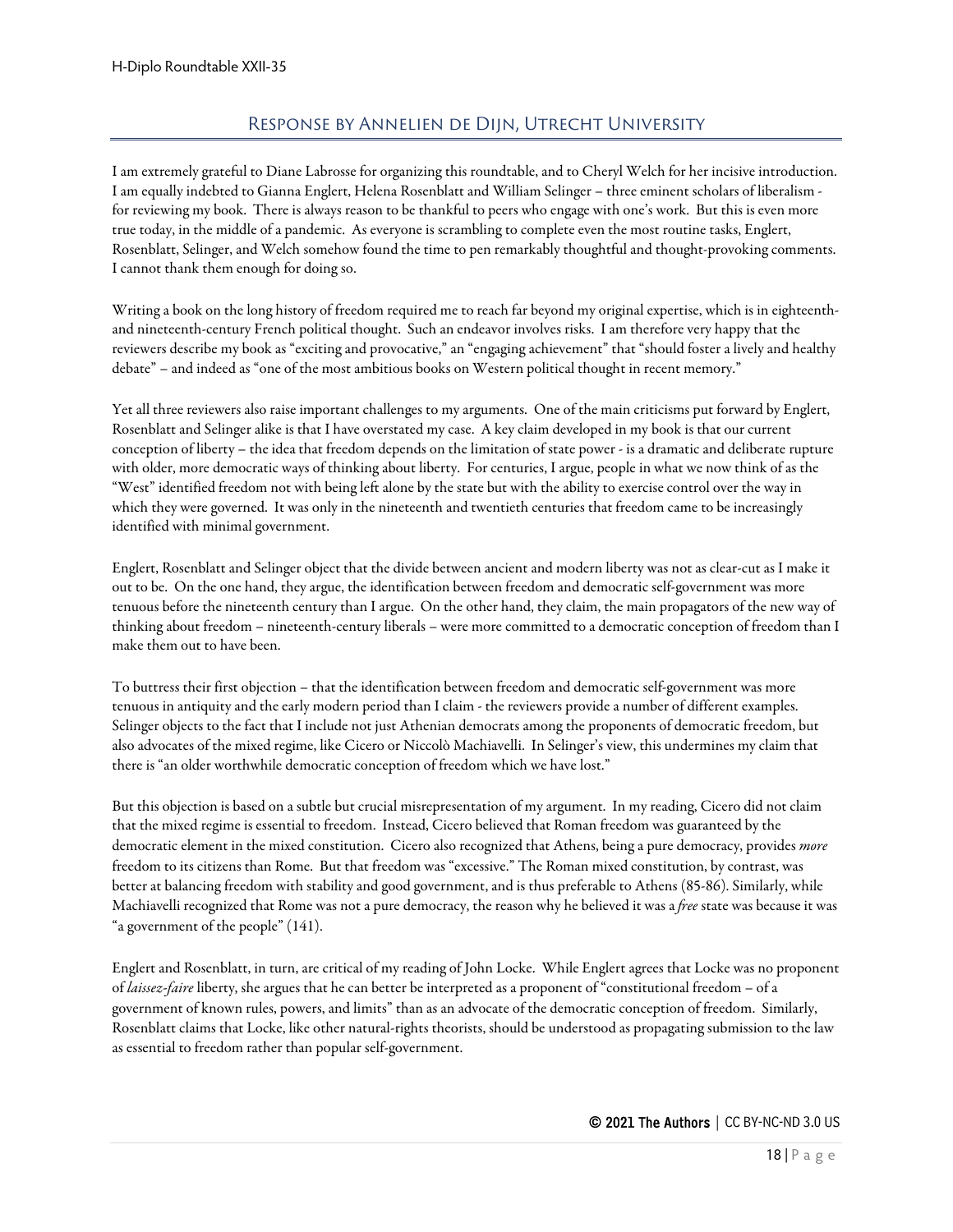I realize that my interpretation of Locke as being closer, in his thinking about freedom, to Jean-Jacques Rousseau than to Herbert Spencer is a controversial one, as it goes against the grain of a long-established tradition portraying Locke as the founder of classical liberalism. (A tradition that remains remarkably tenacious despite having been criticized by a myth by Locke specialists ranging from John Dunn to James Tully.)<sup>[40](#page-18-0)</sup> But among early-modern thinkers, it might be pointed out, my interpretation was quite commonplace. Richard Price, to give but one example, in his 1776 *Observations on the Nature of Civil Liberty*, defined freedom as "self-government" explaining that this meant that in a free state the laws had to be made by the people or its chosen representatives. Price also remarked that these principles were by no means novel. Instead, they were "the same as those taught by Mr. Locke." <sup>[41](#page-18-1)</sup>

Generally speaking, the main argument put forward in my book is not that the early modern period was teeming with committed democrats. That would be obviously false. It is that early-modern thinkers, to the extent that they talked about freedom at all, had a democratic conception of freedom – meaning, they believed that the best way to preserve freedom for all was by extending popular control over government. That becomes perhaps clearest when we turn from high-brow philosophers to other and more pedestrian sources such as early-modern dictionaries. Vernacular dictionaries explaining the meaning of conventional words came into vogue in continental Europe during the seventeenth century. One of the earliest and most influential examples of this new genre was the *Dictionary of the French Academy*. Compiled under the auspices of the *Académie française*, founded in 1630 by the Cardinal de Richelieu, the makers of this dictionary can hardly be suspected of pushing a democratic agenda. Yet they posited that liberty "in relation to the state" should be understood as "a form of government in which the people has sovereign authority."[42](#page-18-2)

By contrast, in the nineteenth and twentieth centuries, a shift to a very different understanding of freedom took place. It now became commonplace to argue that far from being essential to the preservation of liberty, extending popular control over government was more likely to be harmful to individual liberties, as democratic majorities could use their power to make unwise decisions or to further the interests of the numerical majority, notably the poor, to the detriment of everyone else. That is the modern invention – not the antidemocratic agenda as such, but the reconceptualization of freedom to serve an antidemocratic agenda.

That brings me to the second main criticism formulated by the reviewers: that the shift to an antidemocratic conception of liberty in the nineteenth and twentieth centuries was not as neat as I make it out to be. Englert, for instance, argues that "liberal attitudes toward freedom in this period were more nuanced and more varied than the book's picture of "modern freedom" suggests." Selinger agrees. While he admits that "liberalism and democracy had an extraordinarily complex relationship," in his view nineteenth-century liberals were more notable for inventing new ways of defending democracy than for criticizing it.

It is of course true that some liberal thinkers, notably Alexis de Tocqueville and John Stuart Mill, penned influential defenses of democracy - in Mill's case including female suffrage. Yet it is important to see that skepticism of democracy was constitutive of liberalism as a political movement, as Helena Rosenblatt has also argued.[43](#page-18-3) The political thinkers and actors who began to describe themselves as "liberals" in the aftermath of the French Revolution did not just oppose the Restoration's attempt to turn back the clock to the Old Regime. They also, and equally vehemently, rejected the democratic legacy of the revolutionary period. Liberals tended to lionize the British model, with its many oligarchic features, and when

<span id="page-18-2"></span><span id="page-18-1"></span><span id="page-18-0"></span><sup>40</sup> For an account of the genesis of this myth, see Timothy Stanton, "John Locke and The Fable of Liberalism," *The Historical Journal* 61:3 (2018): 597–622, DOI[: https://doi.org/10.1017/S0018246X17000450.](https://doi.org/10.1017/S0018246X17000450)

<sup>41</sup> Richard Price, *Political Writings* (Cambridge: Cambridge University Press, 1991), 20.

<sup>42</sup> "Liberté," in *Le Dictionnaire de l'Académie française*, 1st ed. (1694), vol. 1. Accessed through ARTFL.

<span id="page-18-3"></span><sup>43</sup> Helena Rosenblatt, *The Lost History of Liberalism* (Princeton: Princeton University Press, 2018), 92-96.